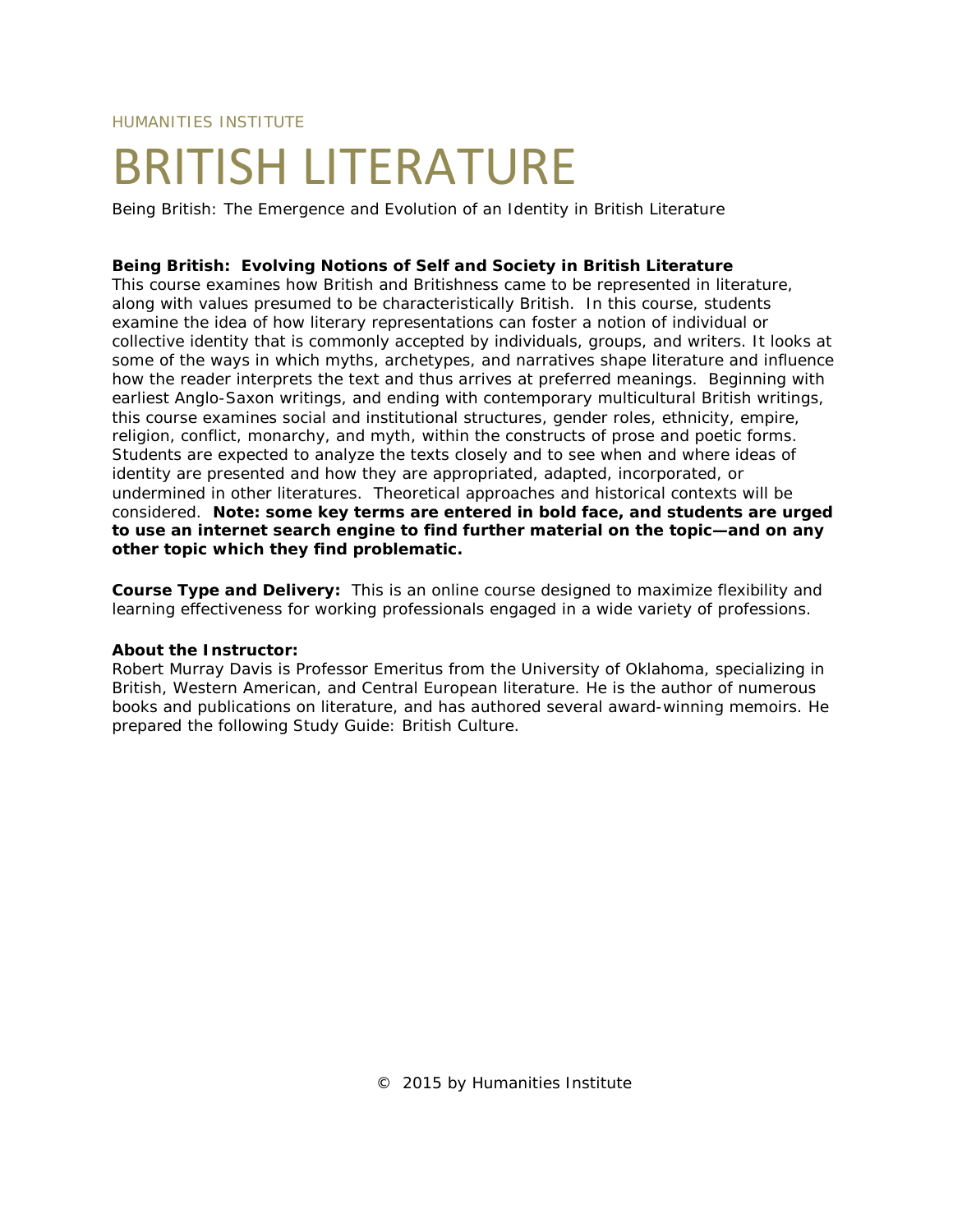## **Learning Objectives:**

At the end of the course, students will be able to conduct and present the result of research and analysis, and to write coherent, logical, and well-argued focused papers that address the issues that pertain to how an individual or community sense of identify in Britain flows from literary texts. Underlying this is the idea that dominant myths and beliefs inform ways in which British people view themselves and their society, including significant if not always shared values about that society. This course will enable learners to succeed in other Humanities Institute classes that require a close analysis of texts with the goal of finding how people view themselves, and how others view them or will reinforce skills already acquired.

The course will help students in academic endeavors requiring them to apply theory in the interpretation of texts. Further, they will find the knowledge gained to be useful to them in a wide variety of professions that require cross-cultural understanding as well as grounding in humanities. This course will equip students with new analytical skills with which they will analyze historical, contemporary, and theoretical literary texts and then will apply the knowledge to current contemporary issues.

Further, students will be able to demonstrate an ability look at issues of British identity from multiple perspectives, to analyze texts and explain relationships to other texts and/or cultural beliefs, mores, values, identities, or behaviors.

Finally, students will demonstrate an ability to work in groups in the face-to-face sessions where they are expected to respond diplomatically and productively to divergent opinions and ways of thinking.

Students will perform well on assessments, and achieve a rating of at least 80% on their activities based on the following rubric that will be made available before the start of the course.

#### **Course Procedures and Schedule:**

Students will participate in online activities and guided study in the distance segment of the course. Course content will be available online, via CD-ROM, printed texts, audio recordings, and, in some cases video. It is not necessary for students to read all the texts. This is a survey, which requires students to be exposed to the writings, and then to select which ones they would like to study in-depth. Flexibility and choice, combined with guided, gradually intensifying instructional activities characterize this approach.

Please access course content. Worksheets and writing activities should be e-mailed to the professor before the posted deadline.

---Worksheets: Some of the activities should also be in a worksheet format, which involves responding to guiding questions and then either saving the responses to email to the instructor, or posting to a group discussion board, depending on whether or not it is independent study or a group-focused collaborated e-learning.

--Final paper / project (e-mail professor): 2,000 words on a topic approved by the professor (minimum of 5 cited references using MLA style)

# **Required Texts:**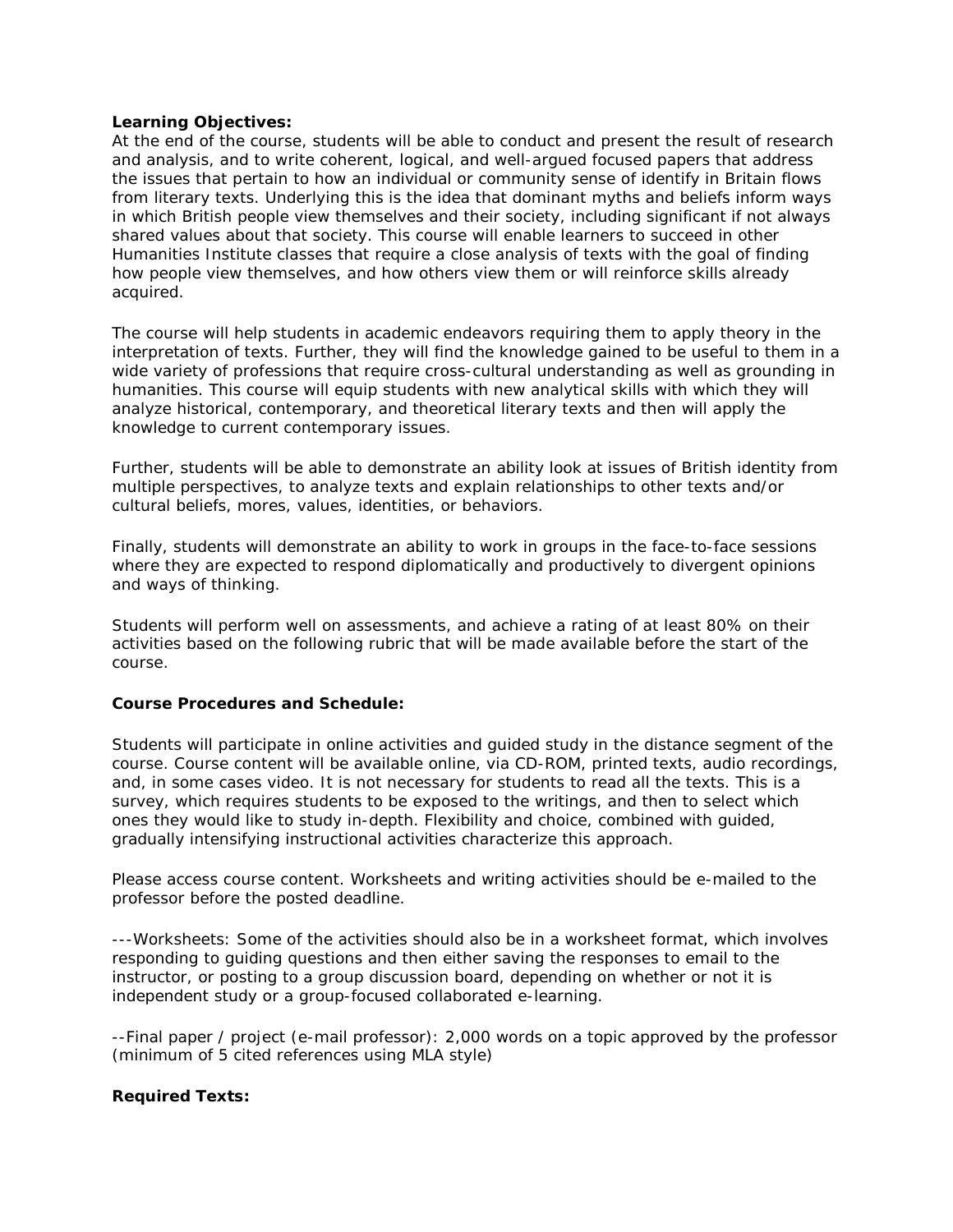Texts are found online, or can be ordered from a variety of sources. Students are responsible for selecting and locating texts to read for this course. Some audio texts will also be available.

## **Course Modules:**

# **Literature and What It Means to Be "British"**

# **Module 1**

# **Rocks, Trees, and Fur: Early Britons - The Earliest Accounts**

Stonehenge, Artifacts, Early "Texts"

Roman Britain: Latin accounts of the British Isles

Other views: Icelandic Sagas

Module 1 Work: An overview of English history

 To prepare for a survey of the idea of Britishness through some twelve centuries, students need to have basic knowledge of the history of the country. In order to do so, they should read a good, if short, book on the subject. Recommended is R. J. A. White's *A Short History of England*, available from used bookdealers, at least in the USA, at very low cost.

 Students who cannot procure this book—and there seems to be no adequate modern substitute—should read the *Encyclopedia Britannica* but should not confine themselves to the article on English History or British History but should read the most significant material cross-referenced at the end of the article.

Other material available on-line, listed in ascending order of importance, is

[http://www.eupedia.com/england/english\\_history.shtml,](http://www.eupedia.com/england/english_history.shtml) Brief history of England; good starting place but far too general.

[http://en.wikipedia.org/wiki/England.](http://en.wikipedia.org/wiki/England) Brief history of England which, like all Wikipedia articles, is furnished by volunteers and is subject to alteration by other contributors without editorial supervision.

<http://britannia.com/history/> Many individual topics which, searched selectively, can give a good overview of English history. See especially "Timeline" and "England: A History" as well as articles on specific periods and guides to further resources.

Worksheet Guiding Questions:

1. From the material you have been able to read, what seem to you to be the distinguishing features of "Britishness"? That is, what activities, customs, myths, and social structures seem to recur over the centuries?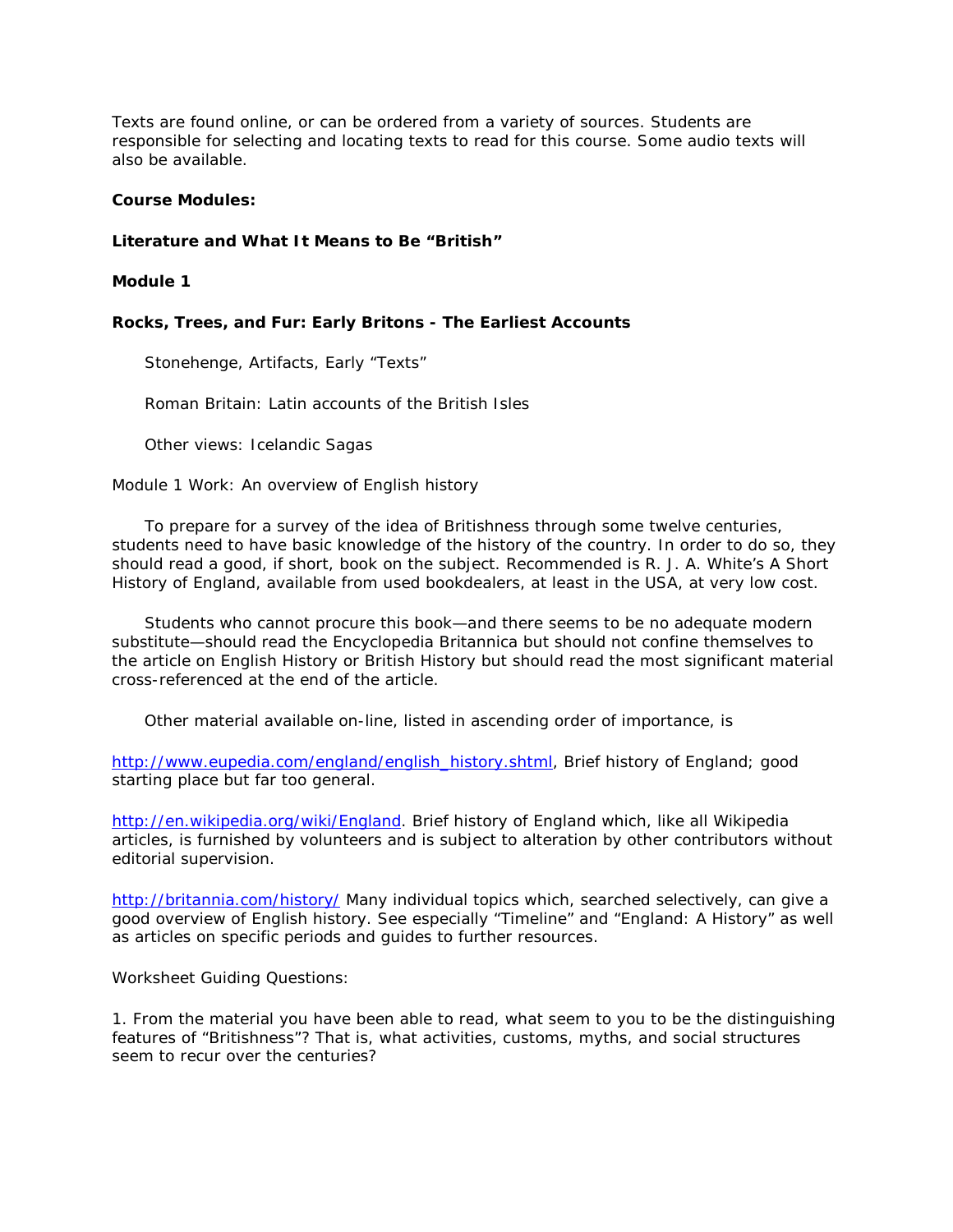2. What has been the place of the monarchy in the idea of "Britishness"? What changes in the concept have taken place over the centuries? Which kings and queens are accorded the highest honors, and why?

3. Who are the greatest heroes in British history and why have they been accorded this honor?

Guide to On-Line Resources for All Periods

The Norton Anthology of English Literature web-site [\(www.wwnorton.com/nael\)](http://www.wwnorton.com/nael) provides supplementary readings and general introductions to each of the periods from Middle Ages to Twentieth Century which would be useless to repeat in course material. This information provides useful background, but it is not a substitute for reading and understanding the primary texts in each module.

## <http://rpo.library.utoronto.ca/poet/7.html>

Representative Poetry Online has links to a number of poets and poems.

luminariam.org. Primary texts as well as essays and supplementary materials are listed for the Medieval period, the Renaissance, and the Seventeenth Century.

web-books.com and plagiarist.com provide access to many prose and poetry texts.

# **Module 2**

#### **Before National Consciousness**

 Although most people living outside England and many within it may regard the country as unified and indivisible, "Britishness" or "Englishness" is a concept that has been formed, often with great difficulty, over centuries and—like the English language itself—by the assimilation of diverse influences. The Britons, like some of the Scots, Irish, and Welsh today, spoke a Celtic language. Angles, Saxons, and Vikings, speaking various Germanic languages, came from Northern Europe, and in the 11<sup>th</sup> Century the Norman French William the Conqueror displaced the Anglo-Saxon king Harold.

 This unit begins discussion of themes which run throughout British history: external and internal dangers which threaten the person/tribe/country; definitions of heroism and leadership as a means of confronting those dangers; and the peoples' consciousness of itself as a political and cultural unit.

 *Beowulf*, the major text from the Anglo-Saxon period, is set not in the British Isles but in Denmark and Geat-land, but it states most forcefully and most eloquently the questions about the way that these tribes defined the universe in which they lived and the ways which they used to combat it.

Readings (select four or five readings to deal with questions about each narrative; \* means required reading):

<http://www.gallica.co.uk/celts/contents.htm>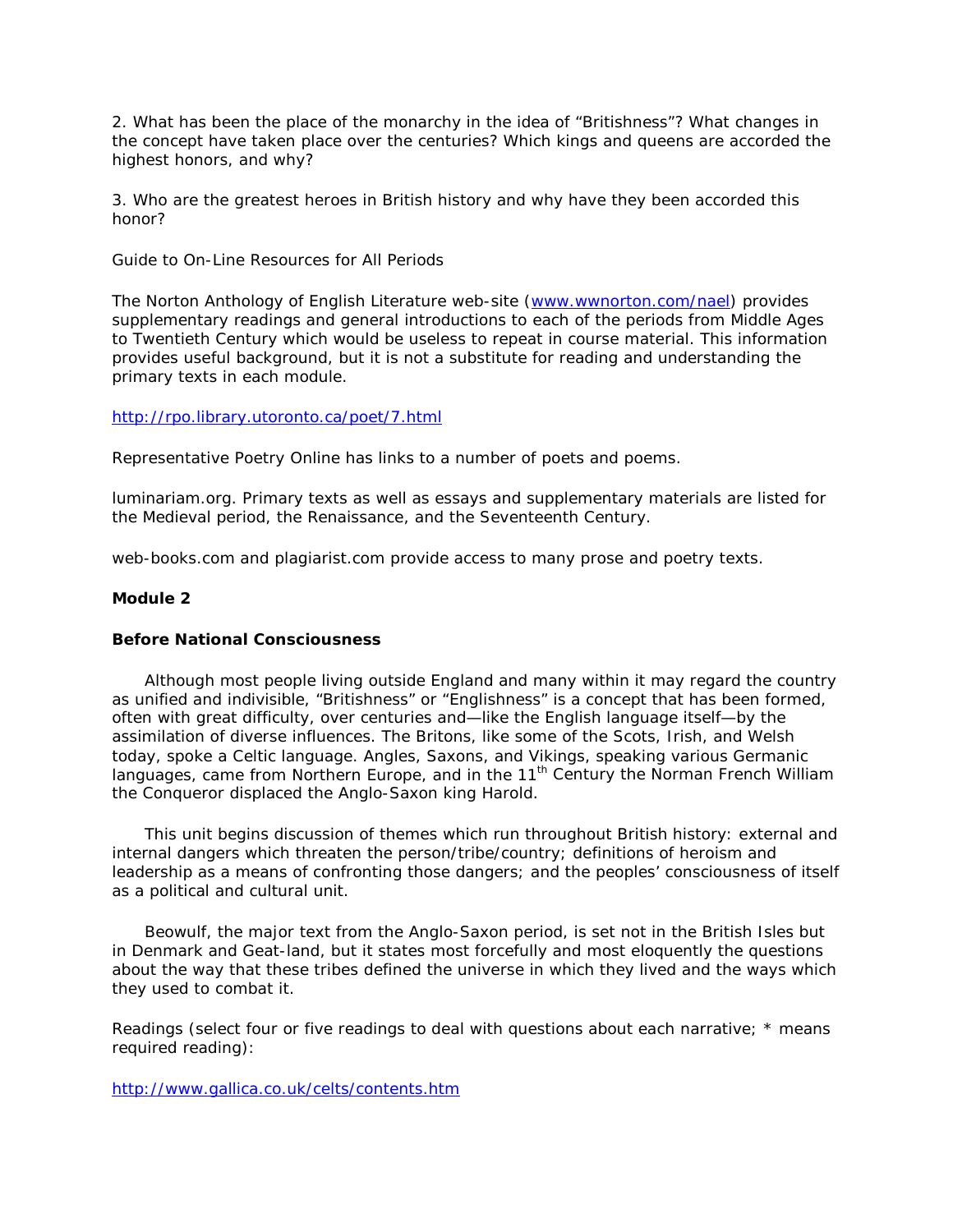See especially the section on The Warrior

Nennius, The History of the Britons: On Britons: <http://www.fordham.edu/halsall/source/nennius.html>

\**Beowulf*: Various translations available. Read from the beginning to the lines reading, roughly, "but the greater right / and sway were inherited by the higher born" or, in another translation, "They held in common / land alike by their line of birth, / inheritance, home: but higher the king / because of his rule o'er the realm itself.

The Battle of Maldon

The Wife's Lament

The Wanderer

The Seafarer:<http://alliteration.net/poetry/seafarer.htm>

Worksheet Guiding Questions. Please post your response in the discussion board.

(Keep a copy in a course portfolio. You will bring it with you to help you discuss material with other class members in the face-to-face session.)

1. What does Narrative 1 seem to say about the Anglo-Saxon view of the universe (spiritual and psychological as well as physical) in which they lived? Was it benevolent? Dangerous? How far was it knowable by human beings? What are the dominant responses to these perceptions of humanity's place in the universe? Be sure to cite specific material in your answer.

2. Which texts give the strongest sense of the response to the universe? Do any of them differ from the majority view, and if so, how?

3. What means do the characters in *Beowulf* attempt to use to establish conditions—codes of conduct, social structures, physical structures—that may help them resist external threats and the human failings which can cause the society to fail?

4. How do *Beowulf* and "The Battle of Maldon" define the good and effective leader and warrior both by positive and negative example? Who are the leading examples of effectiveness, and why are they effective?

Narrative 1. Fate, Fortune, and Philosophical Responses. A line in an Anglo-Saxon poem can be translated as "Fate is fully determined." A character in the recent film "Brokeback Mountain" says, "If you can't fix it, you have to stand it." The sense of fate and the need to bear up under adversity in a kind of **stoicism** are sometimes perceived as strong elements of the British character.

Narrative 2. The form of government in this period is essentially tribal, based on the establishment of personal rather than legal relationships. What are the means used to ensure that society continues to function?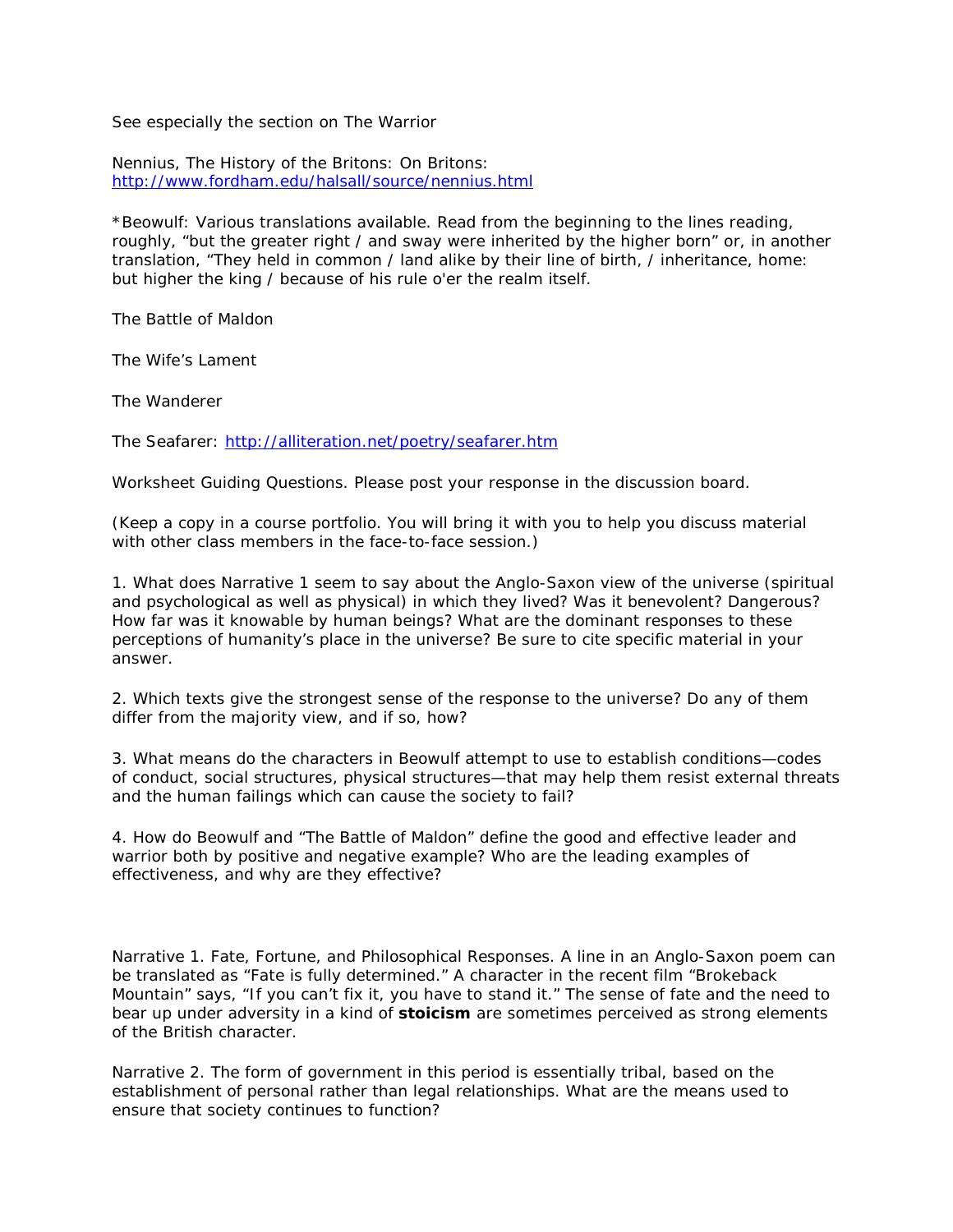## **Module 3**

## **From Chivalry to Law to Society**

 The shift from Anglo-Saxon to Norman dominance involved not only major shifts in language, wherein English came to dominate not only official but literary language and thus was accessible to all members of the society but also to concepts of law and custom, including chivalry, the concept of social divisions among the nobility, the Church, and the commons (common people) as each having a place in the whole body politic.

Worksheet Guiding Questions. Please post your response in the discussion board.

1. In *Magna Carta*, the rights of what levels of society are emphasized? Which group or groups are slighted or ignored in this document? What light is thrown on these issues by the *Anglo-Saxon Chronicle*'s account of the reign of King Stephen or the evaluation of William the Conqueror's performance as king? How would the audience of Beowulf judge these two monarchs? What values persist? Which have changed?

2. How do the values embodied by Sir Lancelot in Malory differ from those embodied by Beowulf? Find a definition of "chivalry" to help guide your discussion.

3. What expansion of the definition of society and social classes can be inferred by comparing from *Magna Carta*, "The Prologue" to William Langland's *The Vision of Piers Plowman* and "The General Prologue" of Chaucer's *Canterbury Tales*?

4. Discuss the implications about the position of women in society in *The Book of Margery Kempe* (especially the confrontation with the Archbishop: [http://home.infionline.net/~ddisse/kempe.html#anchor459736\)](http://home.infionline.net/%7Eddisse/kempe.html%23anchor459736) and "The Wife of Bath's Prologue and Tale" in Chaucer. What guarantees the two women the social freedoms they seem to enjoy?

Narrative 1: Society moves first from a tribal conception of personal fealty to a concept of codified law at the same time that tales of chivalry from a supposed past Celtic age attempt to establish continuity between past and present.

#### Codifying Law: *Magna Carta*

Chivalric Tales: *Morte Darthur*: Sir Thomas Malory, Morte Darthur, Book 1, Chapters 8-12; Book 21, Chapters 4-7,<http://etext.virginia.edu/toc/modeng/public/Mal1Mor.htm>

Narrative 2: An increasing number of people of all classes come to be regarded as essential and important elements in society. The class system becomes more clearly defined.

Chaucer's *Canterbury Tales* listed above.

Margery Kempe, listed above.

William Langland, "The Prologue," as above.

## **Module 4**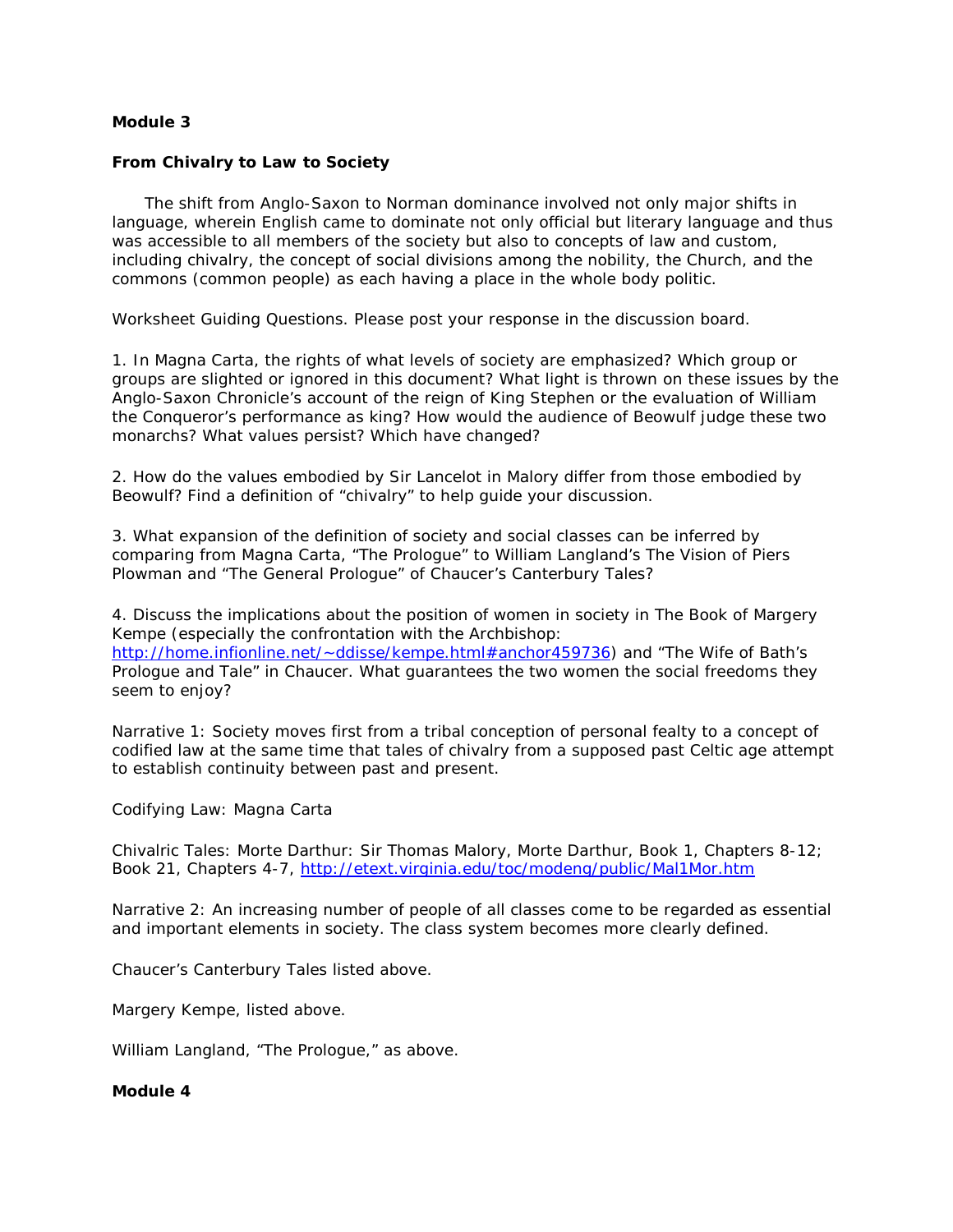# **Kings, Gentlemen, Courts, and Retirement**

#### Overview:

The sixteenth century marked the end of English attempts to recover what earlier kings had regarded as lost dominions in France and the assertion of Englishness in religion as well as politics with Henry VIII's break with the Roman Catholic Church, the establishment of the Church of England, the assertion of royal privilege, and a connection between religious belief and patriotism in which belief in a different interpretation of religious doctrine or adherence to a different line of royal succession was treasonable and deserved a death sentence. At the same time, aristocrats and men of learning were drawn to the ideas and literature of the continental Renaissance, some of which emphasized the cultivation of individual virtues and withdrawal from active political life. These impulses toward expansiveness and concentration are only two elements in a turbulent century, but they offer insights into the continuing development of a sense of Britishness. See **Dissolution of the Monasteries, English Recusants, Spanish Armada, Cult of Queen Elizabeth (I though this qualification is superfluous and indicates something about the change in the view of the monarchy.)**

Worksheet Guiding Questions. Please post your response in the discussion board.

(Keep a copy etc.)

1. What does narrative 1 have to say about the definition of the royal leader? How does this differ from definitions in earlier periods? In particular, how does the fact that Queen Elizabeth I was a woman help to qualify the definition? What light does the Earl of Surrey's "Th'Assyrians King"—supposedly alluding to Henry VIII—throw on the issue?

2. What accounts for the failure of Shakespeare's Richard II as king? Why is Henry V a success? What virtues does he share with Anglo-Saxon leaders?

3. Discuss the apparent contradiction between Roger Ascham's condemnation of the Italianate Englishman and Sir Thomas Hoby's endorsement, through his translation of Castiglione, of Italian ideals. Is the different real or merely apparent? Do the two texts reach any common ground?

4. What compensations are to be found in removing oneself from political life and retiring to the country? What is the ideal situation of the country estate?

Readings:

Narrative 1: The royal leader, king or queen, becomes not only the political leader but an icon, standing for the country as a whole. With this glory comes an increased sense of responsibility not only for wise leadership but for unifying the country.

William Shakespeare, *Richard II, Henry V*

Queen Elizabeth I, "The Golden Speech," "Speech to the Troops at Tilbury": mcgees.net/fragments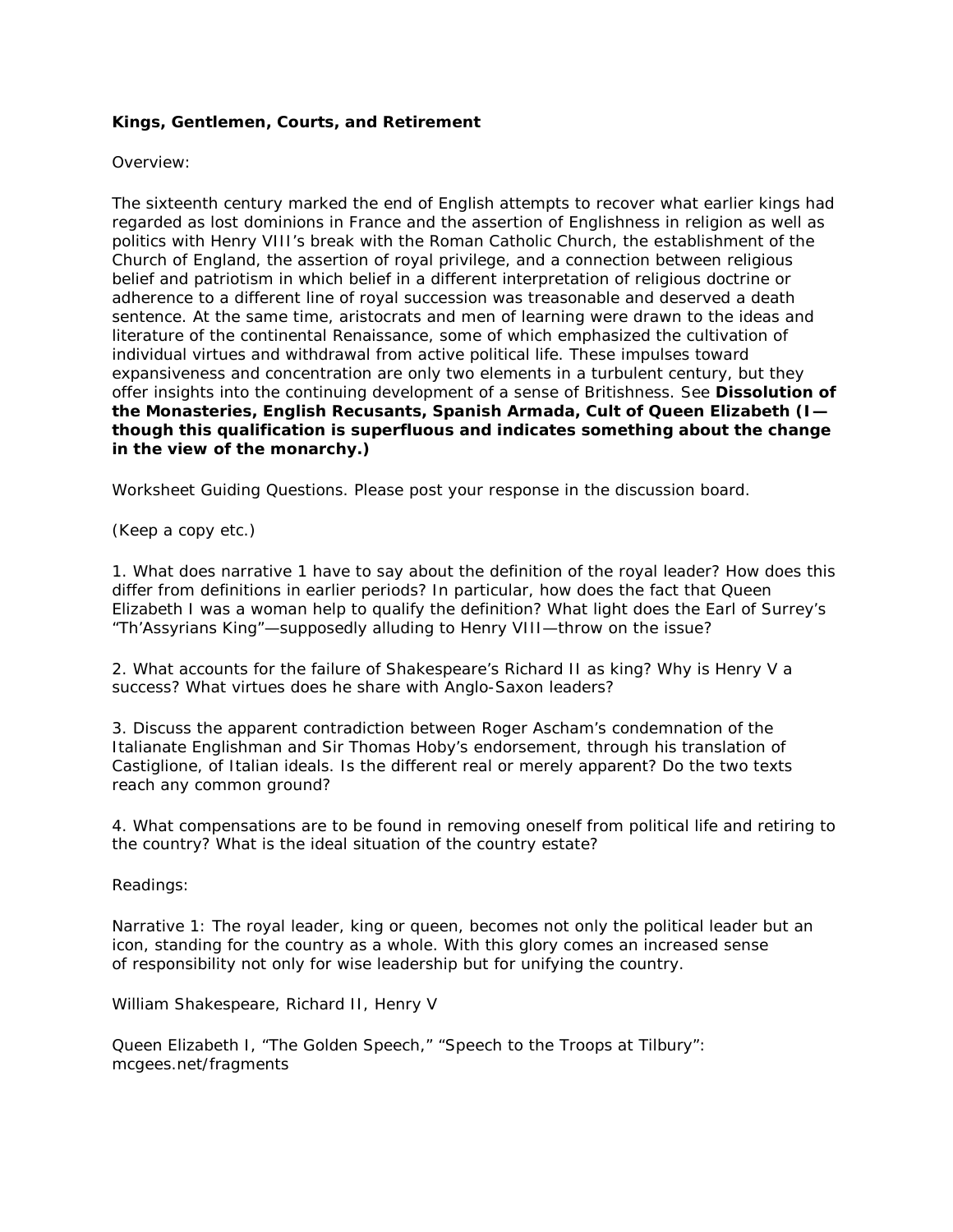Henry Howard, Earl of Surrey, "Th'Assyrians King": <http://www.luminarium.org/renlit/assyrian.htm>

Francis Bacon, "Of Great Place"

Narrative 2: With the concentration of power in royal hands and with less responsibility for and more danger in pursuing political activities, members of the aristocracy and an increasing number of educated commoners could devote themselves to personal matters, including learning. The concept of the gentleman (and well-educated lady) began to emerge as that of the knight or warrior receded.

Ben Jonson, "To Penshurst"

Sir Thomas Wyatt, "Mine Own John Poynz (or Poins)" <http://rpo.library.utoronto.ca/poem/2405.html>

Richard Hooker, The Laws of Ecclesiastical Polity (excerpts): <http://www.luminarium.org/renlit/hookbib.htm>

Sir Thomas Hoby, from Castiglione's *The Courtier*, Book I, passage beginning "Bound I am not" to "handes from the table." <http://darkwing.uoregon.edu/%7Erbear/courtier/courtier1.html>

Roger Ascham, The Schoolmaster. Text available in luminarium; search "Italianate Englishman" and "Lady Jane Grey"

# **Module 5**

#### **Revolution Once Begun**

Overview: Once ideas of religious reformation became established in England, a debate, often furious and even bloody, began about where the rights of individual conscience ended and the limits of government control began. Puritans demanded still more reform; the Establishment, which now included the Church of England and under the Stuarts had begun to insist in the divine right of kings, resisted further religious innovation that threatened to become political—and did during the battles of the Cavaliers and Roundheads that led to the establishment of the Commonwealth under Oliver Cromwell and the beheading of King Charles I. For some, the Commonwealth did not go far enough in granting religious liberty. But a secularist and rationalist tradition provided an undercurrent that was in the long run to prove much more powerful. See **Oliver Cromwell**, **Cavaliers and Roundheads, Overthrow of Charles II.**

Although literacy and formal education are not prerequisites to the creation of memorable literature—Margery Kempe could not read or write—England had been moving from an oral to a written culture since printing was introduced from Europe. Popular literature—ballads on newsworthy topics, criminal tales, confessions, and so on—became widespread in the sixteenth century, and as Module 5 indicated, religious controversy was written not only by the university-educated but by the working classes. Perhaps because effective argument required direct and forceful language and perhaps because writers and readers were more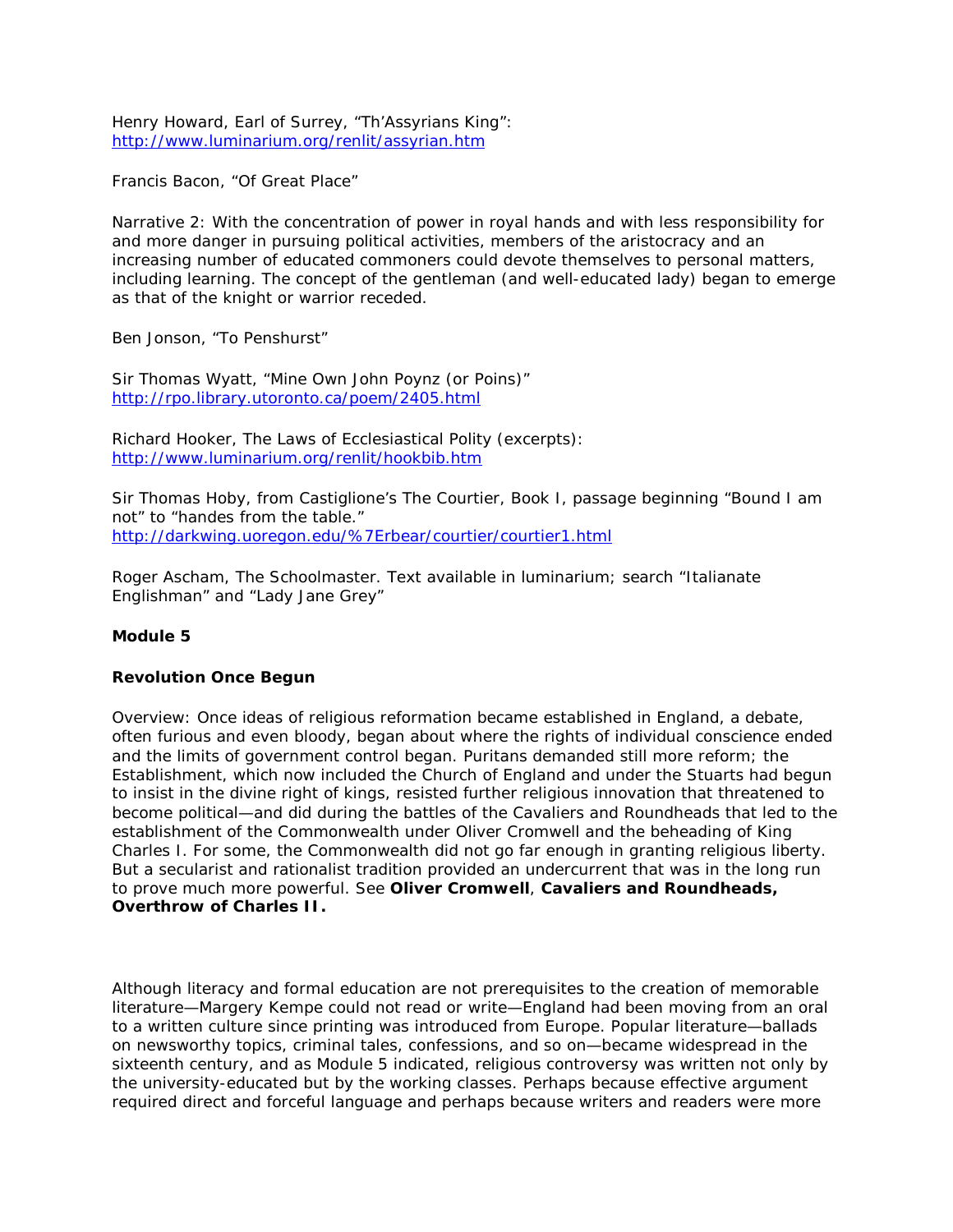comfortable with the language as most people spoke it, prose style, like that of Sir Francis Bacon, became more direct than that of Sir Thomas Browne and Elizabethans like John Lyly, who wrote in a Latinate style. This shift is important not only for work of this period but for the development of English prose style in succeeding centuries.

Worksheet Guiding Questions

1. Would Coppe and Lilburne agree with each other on any points? Or are they approaching experience from different viewpoints, more or less practical vs. apocalyptic? With which author would Margery Kempe be most in sympathy? These questions deal with the British tradition of dissent, innovation, and protestantism in the root sense of the word.

2. Drawing evidence from Milton's sonnets, Marvell's ode, and Clarendon's history, compare the views of Oliver Cromwell. In what ways are the judgments similar to those of previous leaders, historical or fictional?

3. Compare Hobbes's view of the human condition and of the organization of society with that of Milton in *Aeropagitica*. Which of the authors places more faith in human reason? Which more readily admits the role that religion might play? What are considered the ultimate sources of power, stated or implied, in the two works?

4. Which statements of rights and principles from Lilburne's "Agreement" correspond to those in *Magna Carta* and Hobbes? Which are newly introduced into the discussion?

Narrative 1. Religious enthusiasm moves into the political realm in search of newly defined liberties or moves beyond earthly matters. (See Overview)

Sir Thomas Browne, *Religio Medici*, Part I, paragraphs 1-35: <http://www.luminarium.org/sevenlit/browne/brownebib.htm>

John Lilburne, "An Agreement of the Free People of England": <http://www.bilderberg.org/land/leveller.htm>

On Lilburne's trial:<http://www.mspong.org/percy/bar.htm>

Abiezer Coppe, "A Flying Fiery Roll": [http://www.totse.com/en/religion/subgenius/subg\\_05.html](http://www.totse.com/en/religion/subgenius/subg_05.html) or

<http://history.wisc.edu/sommerville/367/Coppe%20Fiery.htm>

Narrative 2. Political Ideals and Realities. Some intellectual leaders during this period argued from first principles—of the primacy the search for truth; of a realism about human nature and the necessity for the construction of society; for the necessity of evaluating leaders. John Milton, Areopagitica, paragraphs 1-19. One source is <http://www.bartleby.com/3/3/2.html>

"On the New Forcers of Conscience...." [http://www.dartmouth.edu/~milton/reading\\_room/conscience/index.shtml](http://www.dartmouth.edu/%7Emilton/reading_room/conscience/index.shtml)

"To the Lord General Cromwell" many sources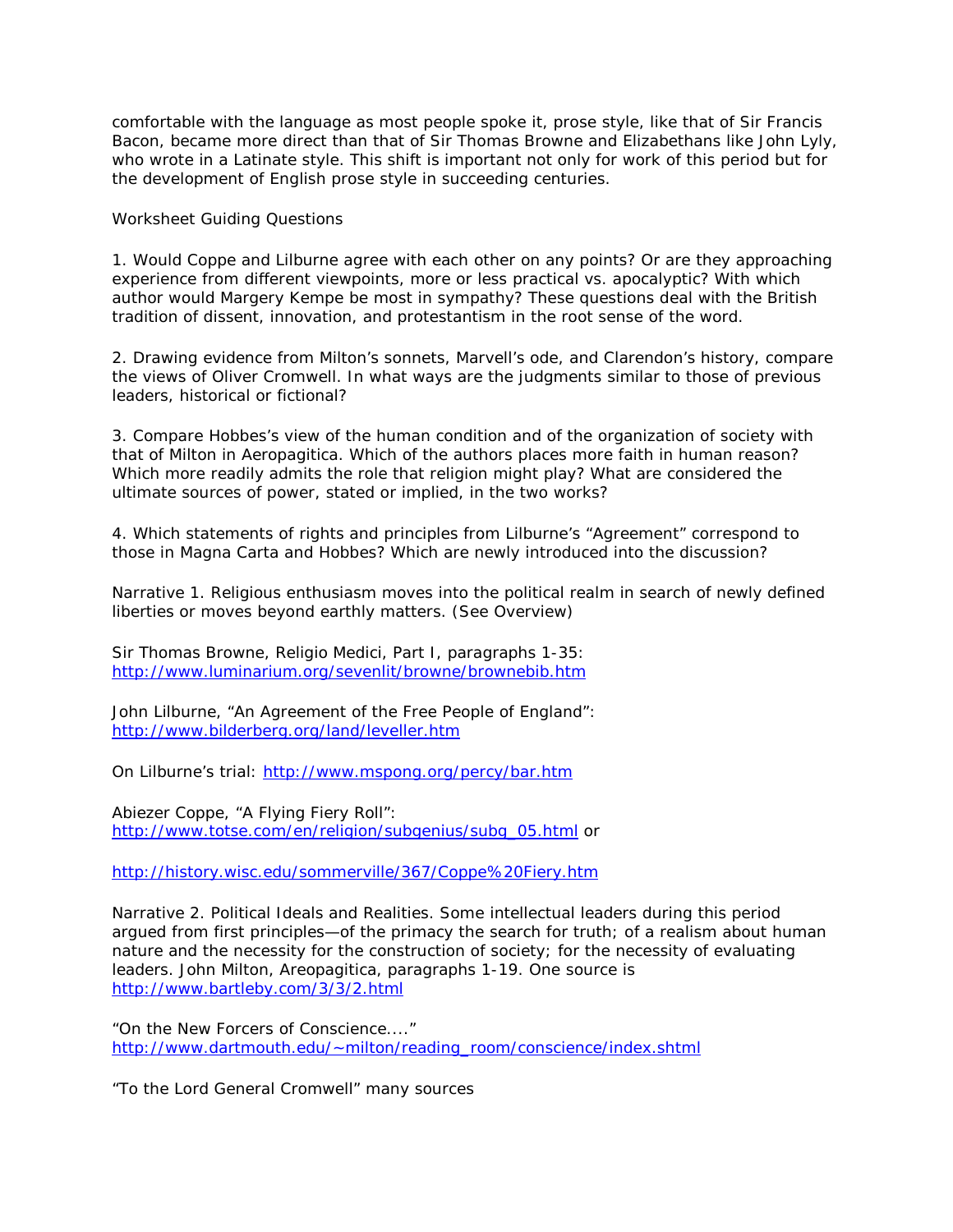Thomas Hobbes, Leviathan. Google and see oregonstate.edu/instruct. Read Chapters XIII and XIV

Andrew Marvell, "An Horatian Ode"

Henry Hyde, Earl of Clarendon, The History of the Rebellion, pp. 90-97: [http://books.google.com/books?vid=OCLC01452088&id=9VwNAAAAIAAJ&pg=PA97&vq=ter](http://books.google.com/books?vid=OCLC01452088&id=9VwNAAAAIAAJ&pg=PA97&vq=tertian+ague&dq=The+History+of+the+Rebellion) [tian+ague&dq=The+History+of+the+Rebellion](http://books.google.com/books?vid=OCLC01452088&id=9VwNAAAAIAAJ&pg=PA97&vq=tertian+ague&dq=The+History+of+the+Rebellion)

## **Module 6**

## **Creating a Middle Class and Maintaining Old Standards**

Overview:

London had for several centuries been the political and intellectual center of England, but after the return of Charles II from France to ascend the throne in 1660, it became selfconsciously a center of fashion, manners, and world trade. By 1700 and perhaps by 1688 the mood had changed and economic and to an extent political power had begun to shift to the commercial classes. See **Glorious Revolution, Eighteenth Century Whigs and Tories, mercantalism**. This consciousness affected not only the aristocracy but members of a growing educated class who, as writers, came less and less to rely on aristocratic patronage and more and more on the sale of books—especially the new genre of the novel to an audience which grew with the spread of literacy. Members of that audience, eager to improve themselves, devoured what would now be called self-help works on manners and morals (some put in fictional terms, some, like Addison and Steele's, in essay form), books on proper grammar and usage, and, with Samuel Johnson's monumental *Dictionary*, guides to the meanings of words they had encountered and new words with which to expand their vocabularies. Although writers like Alexander Pope would have denied that he wrote directly for this audience, his translations of Homer's epics and his *Essay on Criticism* and *Essay on Man* reached the upper levels of the new audience.

This and other social and economic movements gave the British a new sense of pride in their country and in their class and a desire to see their lives and values reflected in literature. *The London Merchant, or The History of George Barnwell* by George Lillo (1731) insisted, in contradiction of the classical doctrine upheld in Sir Philip Sidney's "The Defence of Poesy" that tragedy should deal only with members of the aristocracy, that a mere merchant could be a fit subject for the elevated tone of the genre. Much of the literature directed to the newly literate classes has not survived, but it had an effect even on writing by classically educated writers. Some of that effect was negative, as in the work of John Dryden, Alexander Pope, and John Gay, who used classical forms like the epic poem to ridicule writers and others who did not live up to the standards set by the characters and in some cases to imply a positive code of conduct. Others, like Jonathan Swift, used the popular form of the travel narrative to reflect and reflect on English society.

Toward the end of the eighteenth century, some writers turned away from London to a concern for the economic and social changes affecting the countryside and toward nostalgia for a simpler time.

Worksheet Guiding Questions.....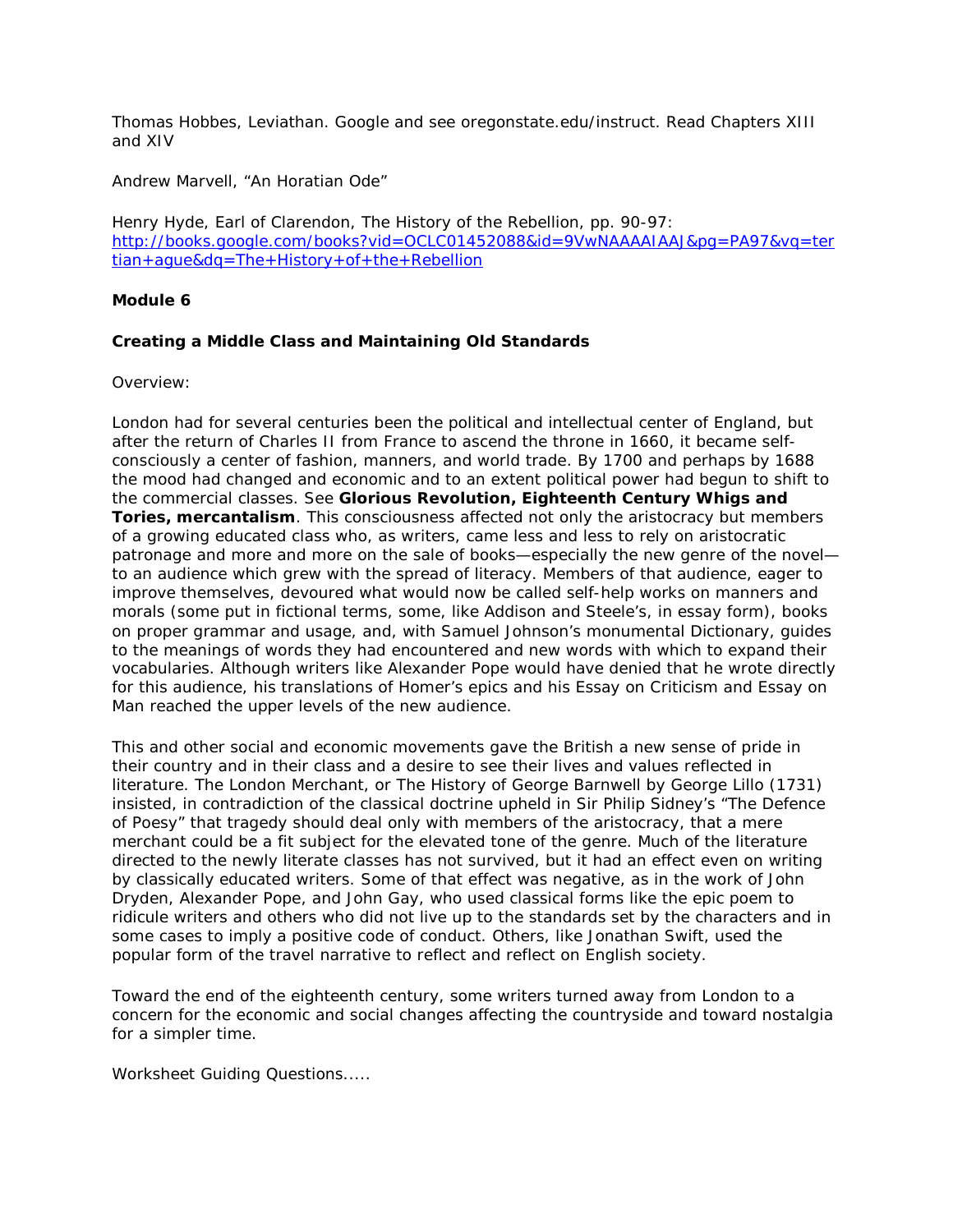1. Would Samuel Pepys fit in as member of the Spectator Club? What values might he share with its members, morally, socially, psychologically? Which values or kind of conduct would make him ineligible?

2. Compare Bunyan's vision of Vanity Fair with that of Pope in "The Rape of the Lock" and Johnson in "London." What are the grounds of condemnation in each? Are there any points on which the writers might agree? What particular aspects of style and language help each author to convey the kind and degree of condemnation?

3. What specific values and virtues to be found in the countryside are stated or implied in "The Deserted Village," "The Village," and "Elegy Written in a Country Churchyard"? What forces have led to their destruction and decline? What, if any, remedies do the writers propose?

4. Compare the vision of England in Swift's *Gulliver's Travels* and Pope's *Dunciad* with each other and with James Thomson's "Rule, Britannia." What values do Swift and Pope imply and Thomson state in fairly abstract terms?

Narrative 1. London as center and cesspool.

The language of everyday life can be used for literary purposes. Samuel Pepys was not writing for an audience—some of his diaries are in code—but his language, his attitude as an average sensual man who seeks out and enjoys the pleasures of the flesh, and his habit of making an inventory of his possessions and his accomplishments (derived from the Protestant habit of self-examination but hardly following its spirit) anticipate Daniel Defoe's Robinson Crusoe in the next century, some of the characters in H. G. Wells's novels, and James Joyce's Leopold Bloom in *Ulysses* in the twentieth century. The attitude of John Bunyan is very different, and his style, unlike that of Pepys, is strongly influenced by the Bible, but it derived from colloquial English.

Classically trained writers' view of London could be even more negative than Bunyan's. Samuel Johnson's "London," an imitation of Juvenal's satire on Rome, shows the various ills of the city. Alexander Pope's *The Rape of the Lock* lightly satirizes the follies and extravagance of a particular class. Addison and Steele seek to raise standards of the middle class.

Samuel Pepys, *Diaries*. Read the entries for January 1660 or any passage of comparable length. web-books.com is a good source.

John Bunyan, *The Pilgrim's Progress*, from "Then I saw in my dream [about Vanity Fair] to "spectacle to all the men of the fair."

Samuel Johnson, "London"

Alexander Pope, *The Rape of the Lock*; *Dunciad*, lines 579 to the end.

Joseph Addison and Richard Steele, *Spectator*, no. 2, the Spectator's Club; no. 10, aims of the *Spectator*; No 112, Sir Roger at Church

Narrative 2. The price of economic and imperial expansion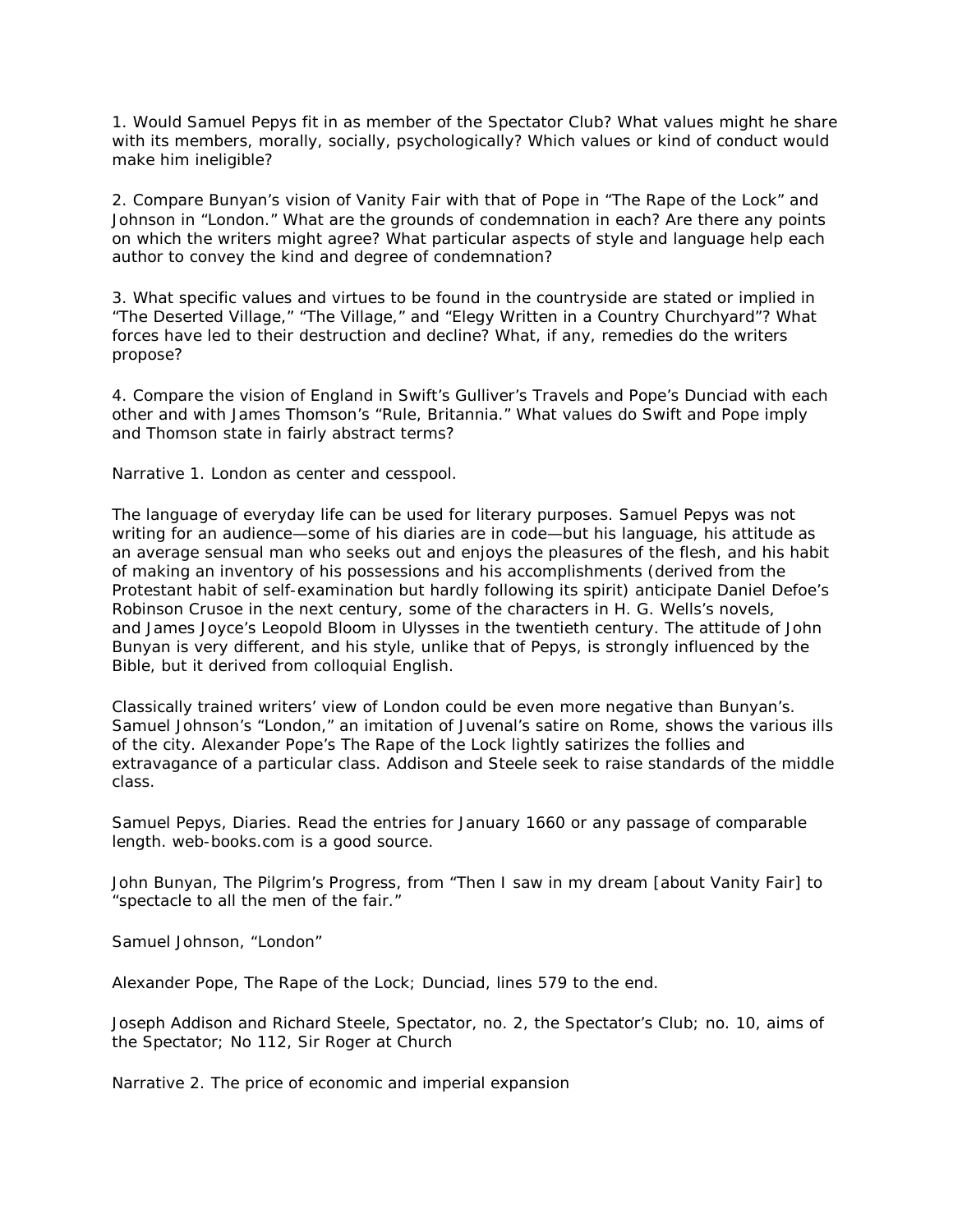Although England was for most of the period becoming more prosperous and establishing the foundations of later empire in America and India, some writers lamented the social cost to the countryside and the moral decay that seemed to accompany prosperity. See **Enclosure Acts**.

Thomas Gray, "Elegy Written in a Country Churchyard"

Oliver Goldsmith, "The Deserted Village"

George Crabbe, "The Village", Book I

Jonathan Swift, *Gulliver's Travels*, Book II, Chapter 6 and first six paragraphs of Chapter 7; Book 4, Chapter 12

James Thomson, "Rule, Brittania"

## **Module 7**

## **Revolution Political and Industrial**

Overview:

While the American Revolution of 1776 and following caused relatively few ripples in the literary consciousness of Britain, the French Revolution, more violent, more sweeping, and closer to home, opened serious debate not only about human rights—and who should be regarded as human--but of the idea of liberty. While the British rejected violent change, many of the principles debated at the end of the eighteenth century were instrumental in leading to the end first of the slave trade in Britain in 1807 and to the First Reform (of Parliament) Bill in 1832. Major English poets like Wordsworth and Shelley championed ideas; Byron actually fought for them in Greece.

Revolutionary changes in poetic practice and theory were supported by and embodied in some of these poets. Poetic imagination was accorded higher status than ever before; Milton was restored to the pantheon of English poets after relative neglect during the previous hundred years, and poetic forms he had used, like the sonnet and the pastoral elegy, were used for personal as well as political \_expression.

Worksheet Guiding Questions.

1. Compare Mary Wollstonecraft's view of the rights of women with those enunciated by Margery Kempe. What differences in the arguments depend upon personal assertion, what on assertions of principles?

2. How far beyond Lilburn (Module 5) do Prior and Payne go? How far would Burke disagree with Lilburn? Looking backward, how strongly would Wordsworth in *The Prelude* and Byron in *Childe Harold* agree or disagree with revolutionary principles?

3. In actual poems, how closely do the poets follow the dictates of Wordsworth in "Preface to Lyrical Ballads" and Colderidge in *Biographia Literaria* in subject matter and in choice of poetic language? **OR** compare the picture of London and England presented in the poems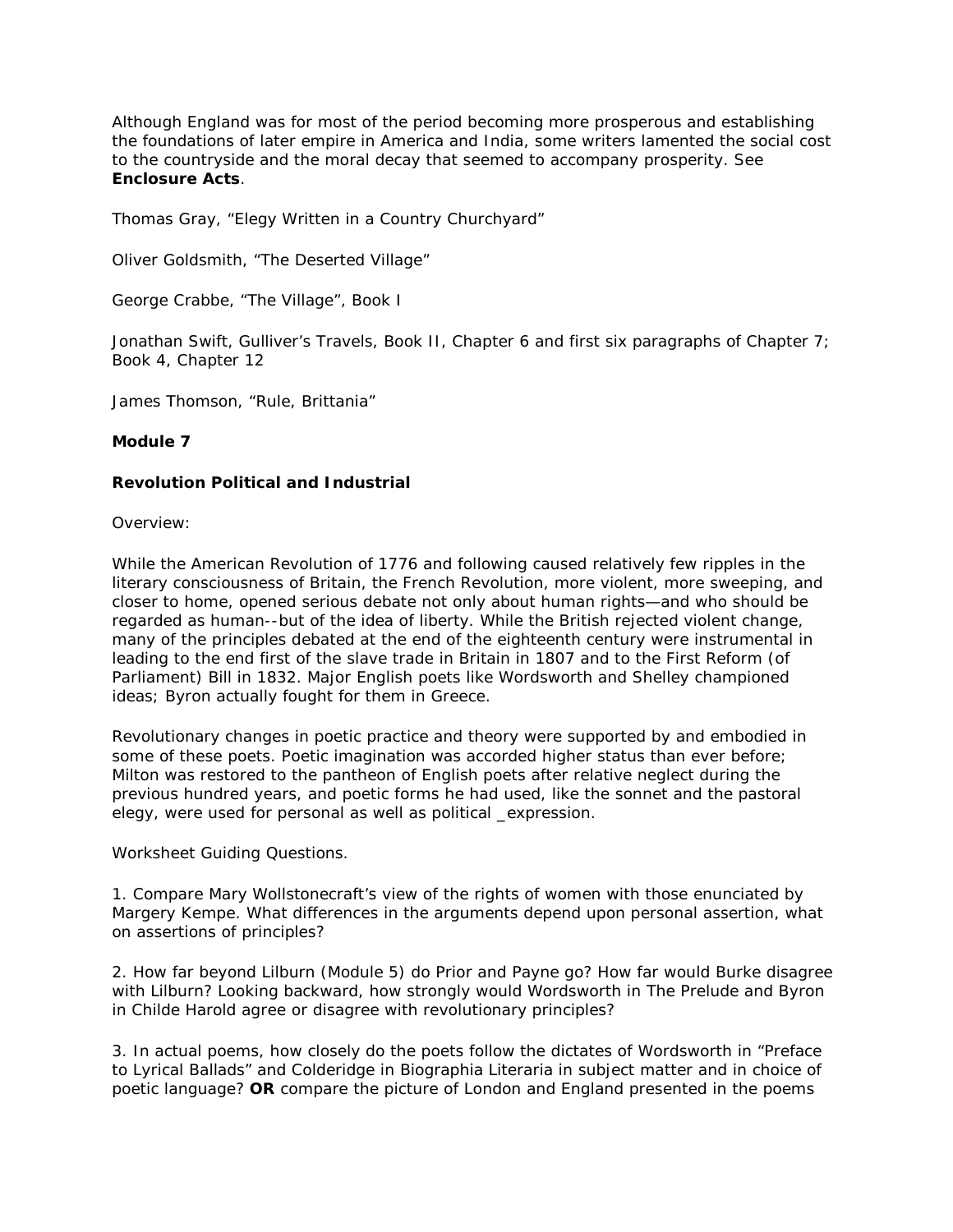below with that of Pope and Johnson (Module 6). What are the bases of criticism? What are the positive standards implied?

4. What status do Blake and Shelley accord the imagination? (Blake is not speaking specifically about poetry in "Proverbs of Hell," but for him imagination is identical to the prime creative principle.) Is there any difference between their views of the function and status of poetry and those of Sir Philip Sidney (Module 4)?

Narrative 1: Political theorists debate the sources and extent of human political rights, often extending the definition of "political" into new territory. The place of tradition is re-examined and in many cases denounced or replaced by other kinds of authority.

Mary Wollstonecraft, A Vindication of the Rights of Woman:<http://www.bartleby.com/144/>

Edmund Burke, Reflections on the Revolution in France, from "Kings, in one sense" to "the great conservatories and magazines of our rights and privileges" <http://www.bartleby.com/27/23.html>

Richard Prior, A Discourse on the Love of Our Country," from "We are met" to "this world would soon be a heaven."

Thomas Paine, Rights of Man, from "The English Parliament of 1688" to "who is to decide, the living or the dead?" <http://etext.library.adelaide.edu.au/p/paine/thomas/p147r/p1rights.html>

Narrative 2: Poets call for new language and new sentiments in poetry and, emboldened by revolutionary spirit and new views of the human mind which further emphasize the belief in the power of the individual mind to imagine and judge, and also to take new approaches to political and personal issues.

Wordsworth, Preface to Lyrical Ballads, begin with "The principal object, then" to "the last stanza of the latter poem"; "Having dwelt thus far" to "no respect differ from that of prose"; "Taking up the subject, then" to "express themselves as other men express themselves." <http://ssad.bowdoin.edu:8668/space/Preface+to+Lyrical+Ballads,+1802>

"Composed upon Westminster Bridge, September 3, 1802"

"London, 1802"; "The world is too much with us";

"Steamboats, Viaducts, and Railways": http://www.bartleby.com/145/ww846.html:

"The Prelude," Book XI, lines 105-235.

Coleridge, Biographia Literaria, Chapter XVII: <http://www.gutenberg.org/dirs/etext04/bioli10.txt>

"Dejection: An Ode"

William Blake, "London" "Holy Thursday" (both Songs of Innocence and Songs of Experience") "England! Awake! Awake! Awake!" "The Chimney Sweeper" "All Religions Are One"; "Proverbs of Hell"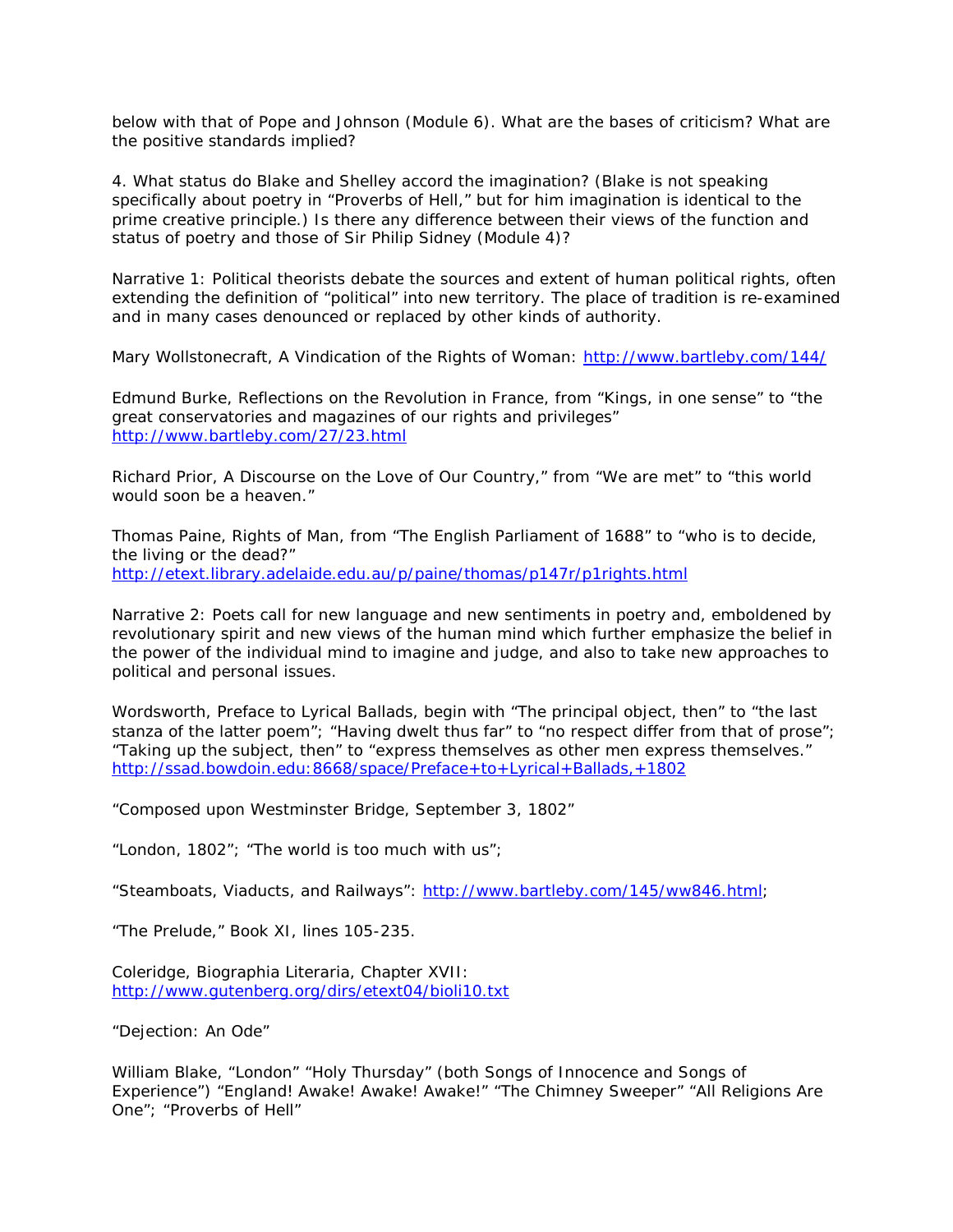George Gordon, Lord Byron. "When a man hath no freedom to fight for at home"

*Childe Harold*, Canto 3, verses 36-45.

*Don Juan*, Dedication, Canto I, stanzas 1-7

Percy Bysshe Shelley

"To Wordsworth"

"England in 1819"

"To Sidmouth and Castelreagh"

"A Defence of Poetry," from "The functions of the poetical faculty" to "the popular imputations on the lives of poets."<http://www.bartleby.com/27/23.html>

Felicia Hemans, "The Homes of England," "England's Dead"

## **Module 8.**

## **Consolidation, Empire, Critique: From Revolutionary to Sage**

Overview:

 Although the revolutionary fervor of the late eighteenth and early nineteenth centuries had waned even among many of those who most fervently espoused it, writers who came to prominence after the **First Reform Bill** (1832) and the accession of Victoria to the throne of England (1837) continued to be aware of political and economic inequities. Increasingly they tended to base calls for reform or modification not on religion or on purely abstract principles of liberty. The term "sage" should be examined for all of its implications, including detachment, rationality, and balance, and in an influential book titled *The Victorian Sage*, John Holloway examines not only premises but methods of argument.

 For a long time, "Victorian" and "complacency" seemed welded together because of the influence of writers like Lytton Strachey, whose *Eminent Victorians* (1918) took a superior attitude towards his predecessors. But it is obvious not only from the prose writers listed in this section but in poets like Tennyson in "In Memoriam" and "Maud" and Arnold in "Dover Beach" that doubt and conflict were central to the Victorian experience.

 Not least of these doubts were prompted by newly stated and more sophisticated theories of evolutionary development that contradicted literalist readings of the Bible and by views of society that further threatened traditional views of hierarchy. At the same time, the **British Empire** continued to expand. (See **Crimean War, East India Company, Indian (or Sepoy) Mutiny**.)

Worksheet Guiding Questions:

1. Judging from the selections by Charles Darwin and Edmund Gosse, how revolutionary did Darwin think his theories were or were to be perceived as being? Could Thomas Babington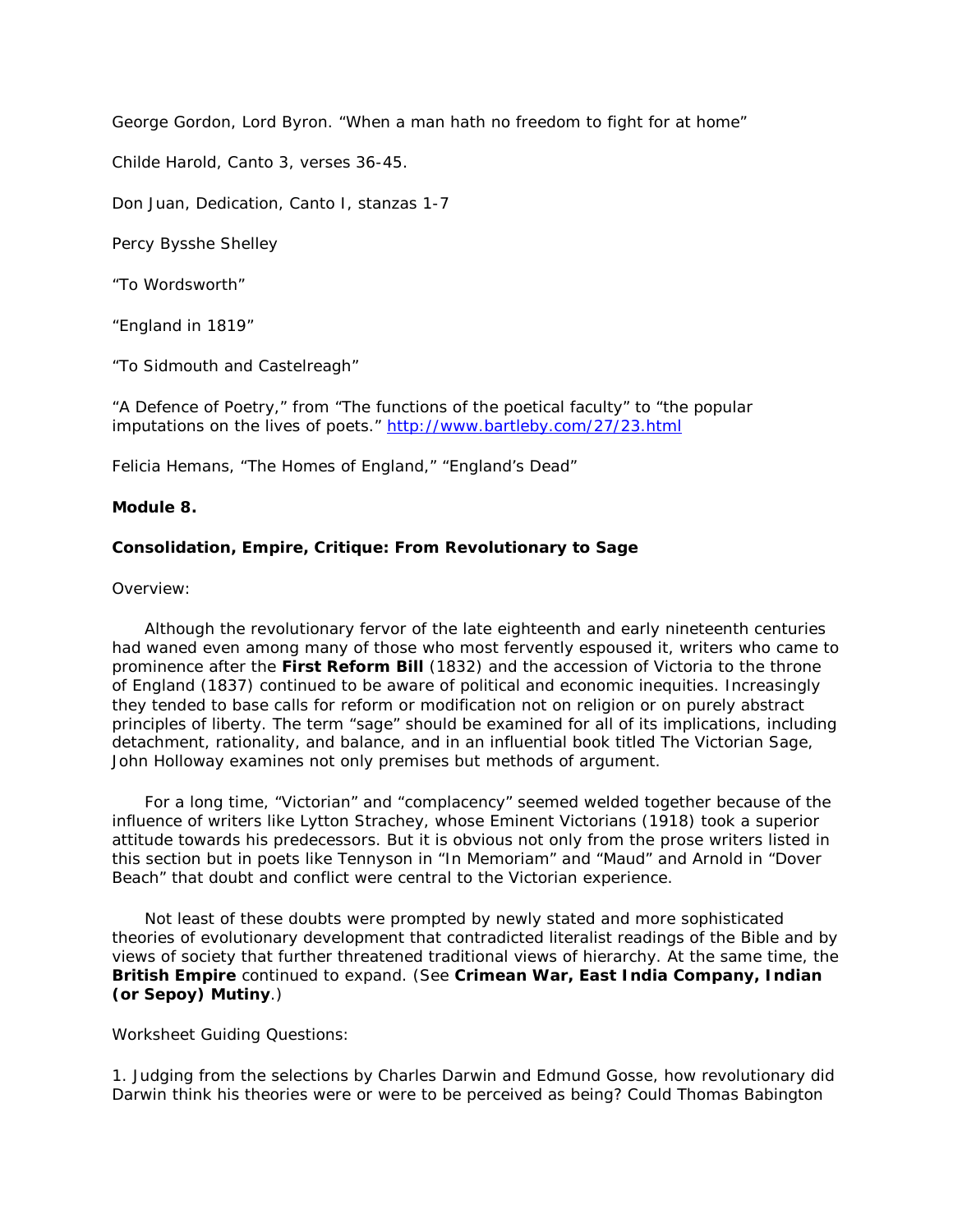Macaulay be perceived as a social evolutionist or merely as a traditionalist? How far did Gosse's father and Macaulay go beyond Alexander Pope's view of a coherent universe in the *Essay on Man* selections (see Module 6).

2. Judging from the selections from Mill, Arnold, and Morris, what were the key issues in their debates on individual liberty? Which seem closest, and why, to those of the revolutionaries included in Module 7?

3. Drawing upon material by Henley, Tennyson, Carlyle ("The Hero as King"), and Kipling, discuss Victorian definitions of and attitudes towards the hero and the differences and similarities between these views and those of Britons in previous centuries.

4. What, in the views of Carlyle in "The Hero as Man of Letters" and Arnold in *The Function of Criticism* at the present time, is or should be the value put upon the critical spirit as expressed in literature? Do the two writers contradict each other? If so, where? And how far are they in agreement? How do their positions differ from previous centuries' views of the value and purpose of literature?

Narrative 1. New theories, like Darwin's and Mill's, however different they may have seemed on the surface, led to re-examinations of human beings' place in the biological (and theological) and social realms.

John Stuart Mill, *On Liberty*, Chapter III, from beginning to "taken from them and given to their relations."<http://www.bartleby.com/130/3.html>

Matthew Arnold, *Culture and Anarchy*, From Chapter 2, from "When I began to speak of culture" through "never does act." <http://www.victorianweb.org/authors/arnold/writings/contents.html>

William Morris, "How I Became a Socialist": <http://www.marxists.org/archive/morris/works/1894/hibs/hibs.htm>

Edmund Gosse, *Father and Son*,<http://www.gutenberg.org/files/2540/2540.txt>

from "through my Father's brain" through "the cause of universal reconciliation."

Thomas Babington Macaulay, from "Southey's *Colloquies*", from "The present moment is one of great distress" to the end.<http://www.econlib.org/library/Essays/macS1.html>

Narrative 2. The role of the man of action does not entirely give way to the idea of the primacy of the man of thought, but the concept of heroism is more muted than in previous ages and the claims for the importance of the intellectual become almost as strong as those for the poet or imaginative writer during the Romantic period.

Matthew Arnold, *The Function of Criticism at the Present Time*, [http://rpo.library.utoronto.ca/display/displayprose.cfm?prosenum=4,](http://rpo.library.utoronto.ca/display/displayprose.cfm?prosenum=4) From "A Member of the House of Commons" through "their spiritual horizon would thus gradually widen."

Alfred, Lord Tennyson, "The Charge of the Light Brigade," "The Coming of Arthur"

William Ernest Henley, "England, My England"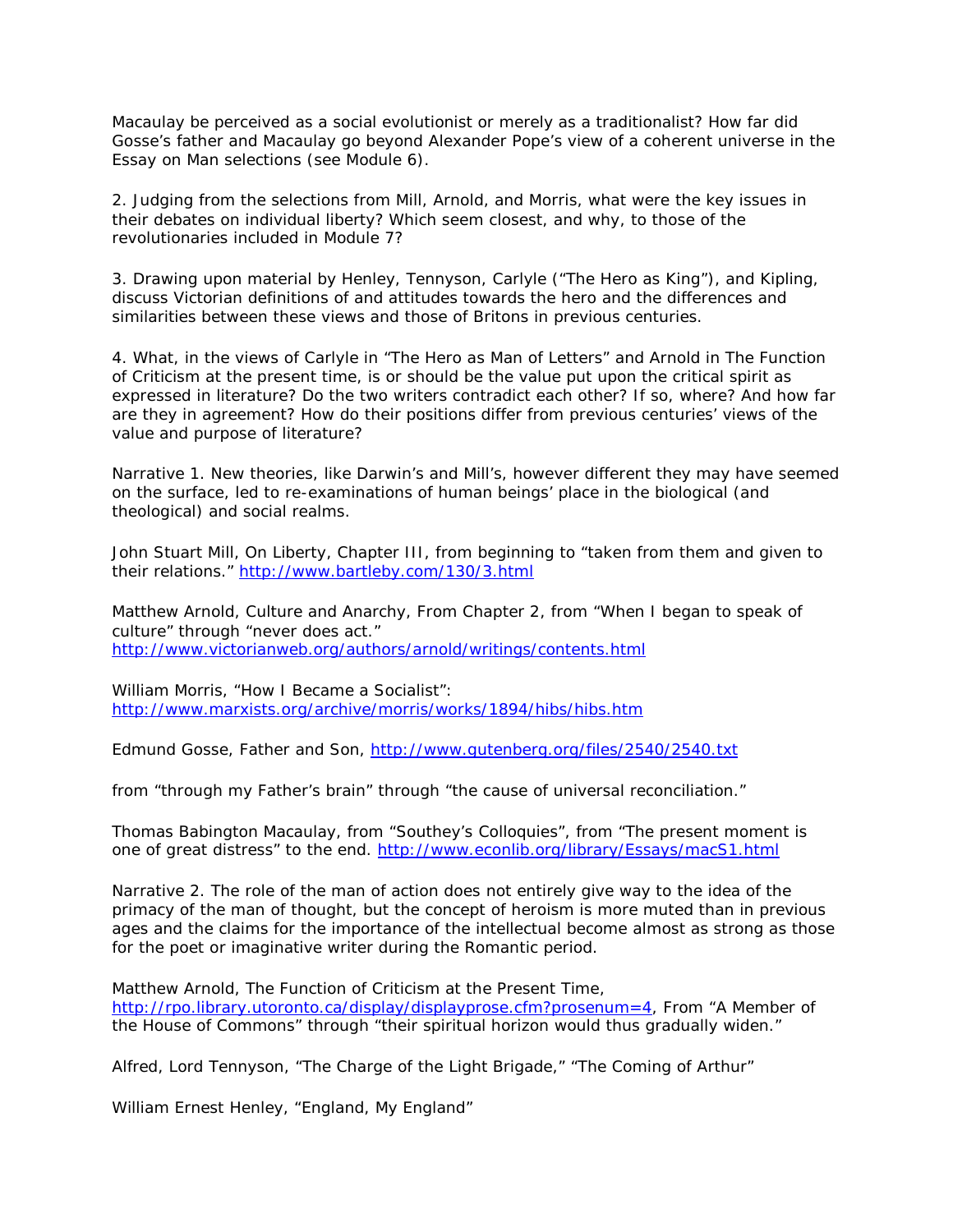Thomas Carlyle, "The Hero as Man of Letters" or "The Hero as King" from *Heroes and Hero-Worship*

Rudyard Kipling, "The Last of the Light Brigade," [http://www.cs.rice.edu/~ssiyer/minstrels/poems/357.html](http://www.cs.rice.edu/%7Essiyer/minstrels/poems/357.html)

## **Module 9**

## **Decline and Fall**

#### Overview:

 Even before the end of Queen Victoria's reign (1903), some of the leading writers of the period had begun to question not merely the bases on which society was constructed but perhaps influenced by Darwin and Continental philosophers like Frederick Nietzsche—the metaphysical foundations which for centuries had given stability and solace to humanity's way of thinking about itself. Confidence in the rectitude of the British Empire had also begun to wane, partly because of the **Boer War** (from which the term guerilla comes), partly because of revelations about European atrocities in the **Belgian Congo** and elsewhere, partly because of uneasiness about growing European rivalries over acquiring new colonial territories. See **Naval Race** between Germany and England.

 Moreover, writers came to prominence who could not be considered British. George Bernard Shaw came from Ireland, although he lived most of his life and had his career in England; Joseph Conrad came from Poland and did not learn English until he was an adult. Others had not had the traditional classical education. Thomas Hardy worked as an architect; H. G. Wells came from the lower middle class and failed to complete his science studies. None of these writers seemed disposed to regard the English social system as divinely ordained or unchangeable.

 Misgivings about the stability of society and the wisdom of its leadership became general with the outbreak of **World War I** (1914-1918). Belief in traditional ideas of heroism and of government leadership crumbled before the realities of trench warfare, and writers who did not fight in the war saw in it a symptom rather than a result of the crumbling of morale—or, as the American novelist F. Scott Fitzgerald said of a French battlefield in *Tender Is the Night*, "there was a century of middle-class love spent here. This was the last love battle."

#### Worksheet Guiding Questions:

1. Compare the views of battle or heroism in the work of the poets (except Kipling) listed in Narrative 1 with those of Lawrence and Kipling, who did not serve in battle. What advantages did each group derive from their very different experiences? How do these views differ from the concept of battle or heroism in previous centuries?

2. Compare the visions of England as viewed from the Thames in Wells and the beginning and end of Conrad's narrative. (The two men knew each other, and it is possible, judging from some of the episodes in *Tono-Bungay*, that Wells had read *Heart of Darkness.*) In what particulars of style and tone do the passages differ? Which of the two focuses more specifically on England and its history? Which takes a more general philosophical view? Cite specific examples to support your answer.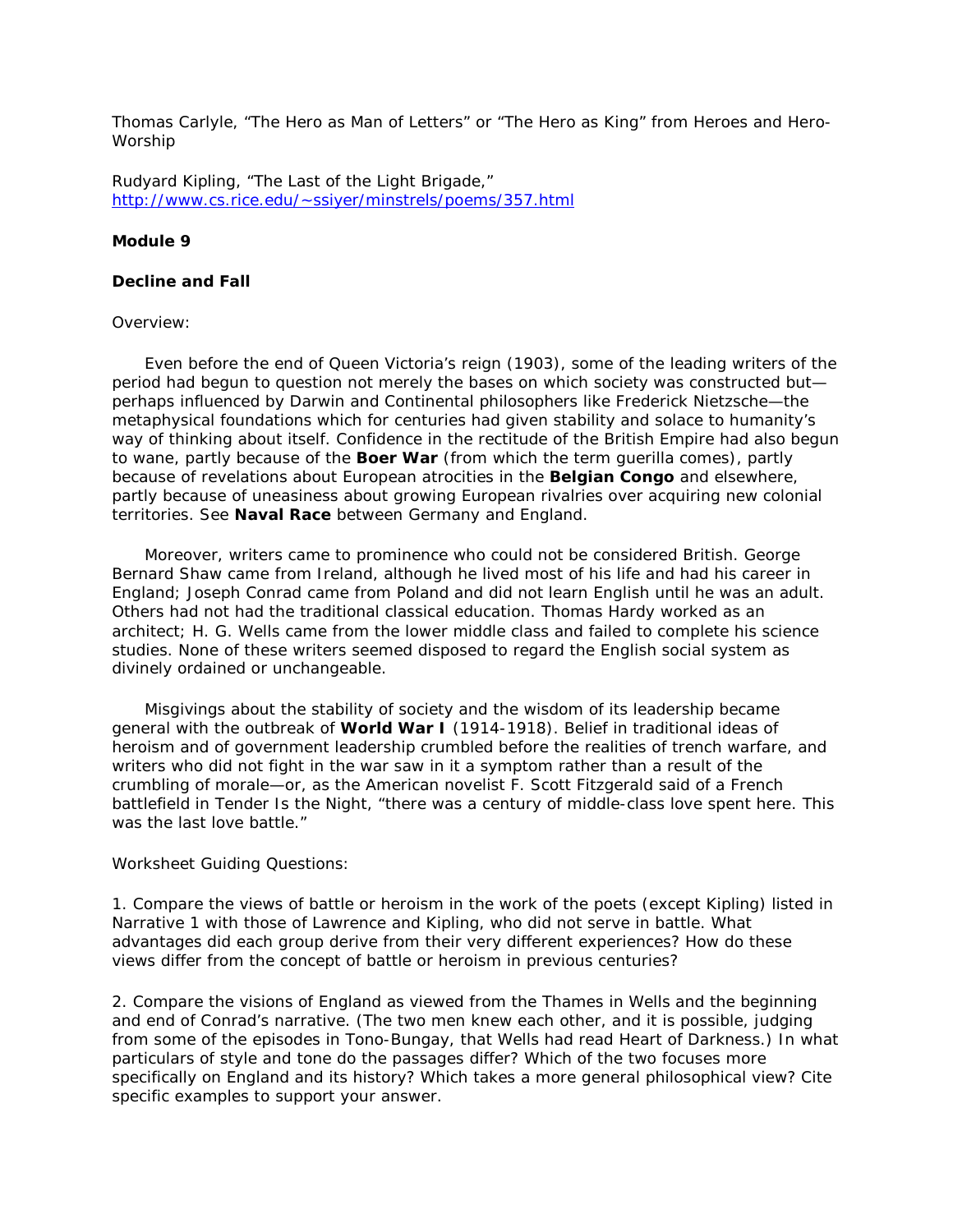3. Compare the attitudes towards imperialism in the poems of Kipling listed under Narrative 2 with those of Joseph Chamberlain and Conrad. What point of view—economic, military, personal, metaphysical—does each writer take? What, for each, are the effects of conquest on the imperialist?

4. Discuss the psychological effects that led to and resulted from war on both civilians and combatants in Shaw's preface and play and Lawrence's story. Which kind of damage, in these writers' views, was the most serious and long-lasting?

Narrative 1: Slaughter of hundreds of thousands of soldiers on the Western Front in World War I calls into question not only the competence of military and political leaders but also the very concepts of patriotism and heroism.

Rupert Brooke, "The Soldier"

Rudyard Kipling, "Epitaphs of the War," through "The Rebel"

Siegfried Sassoon, eight poems (this and Rosenberg in plagiarist.com)

Isaac Rosenberg, "Dead Man's Dump"

Wilfred Owen, first six poems in<http://rpo.library.utoronto.ca/poet/7.html>

D. H. Lawrence, "England, Your England" (in a collection of stories with the same title): [http://www.gutenberg.org/dirs/etext05/8meng10.txt.](http://www.gutenberg.org/dirs/etext05/8meng10.txt) Especially the section after the character joins the Army.

Narrative 2: Writers with experience outside the British Isles or outside the conventional Establishment upbringing and education begin to question the foundations of English society, including the Empire, and the solidity of English morale

George Bernard Shaw, *Heartbreak House*, preface and play: <http://www.gutenberg.org/etext/3543>

Joseph Conrad, *Heart of Darkness*

H. G. Wells, *Tono-Bungay*, Chapter 1, section II; Chapter 14, section II

Joseph Chamberlain, "The True Conception of Empire": [http://www.wwnorton.com/nael/victorian/topic\\_4/chamberlain.htm](http://www.wwnorton.com/nael/victorian/topic_4/chamberlain.htm)

<http://www.bartleby.com/268/5/14.html>

Rudyard Kipling, "The Widow at Windsor," "Recessional," "The White Man's Burden," "Dane-Geld," "The English Flag," "A Song of the White Men," "The Wage-Slaves," [http://www.poetryloverspage.com/poets/kipling/kipling\\_ind.html](http://www.poetryloverspage.com/poets/kipling/kipling_ind.html)

#### **Module 10**

#### **Things Fall Apart or Civilization and Its Discontents**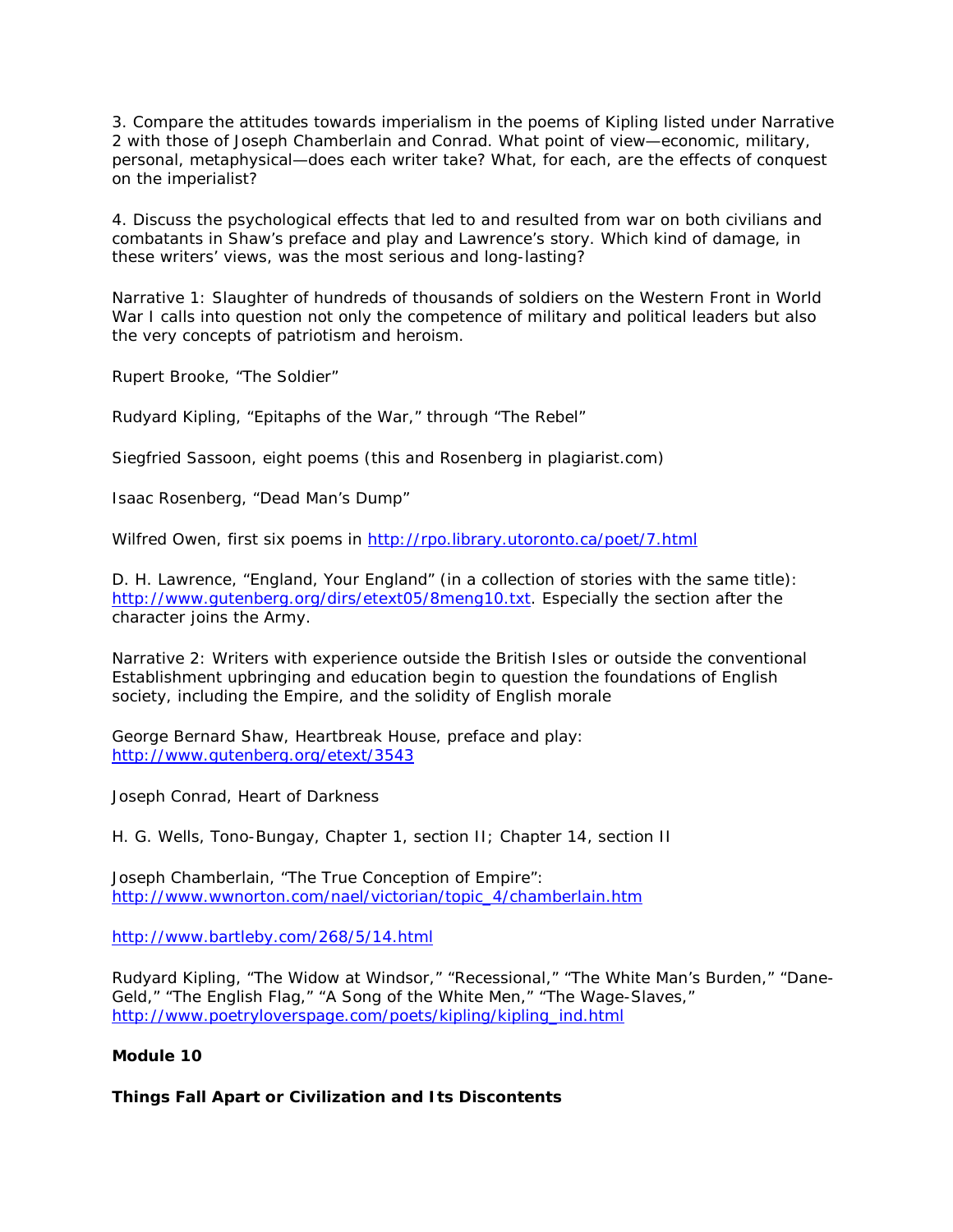## Overview:

 The two halves of the title of Module 10 are taken first from William Butler Yeats's "The Second Coming" and second from the title of a book by Sigmund Freud which attempts to explain the causes of war and develops further his theory of the death instinct or wish which he formulated in an attempt to account for the destruction of World War II.

 Other theorists like the German Oswald Spengler in *The Decline of the West* and, less formally, Yeats, T. S. Eliot, and James Joyce, came to see human history as a series of cycles in which a civilization developed, achieved its greatest development, and declined, to be replaced by another cycle. The most dramatic embodiments of this vision dealt with contemporary Western civilization in a state of political, psychological, or spiritual decline.

#### Worksheet Guiding Questions

1. Aldous Huxley and D. H. Lawrence were friends who sometimes approached modern society in very different ways. Compare Lawrence's view of the transition from paternalistic capitalism to an impersonal management model in the chapter from *Women in Love* with Aldous Huxley's vision of the triumph of assembly-line efficiency in Chapters 16 and 17 of *Brave New World*.

2. Discuss the extent to which Virginia Woolf's view of the position of women in England's past agrees with those of Wollstonecraft (Module 7), of George Eliot in the "Preface" to *Middlemarch* and of people in general in Mill (Module 8).

3. Compare the visions of cultural disintegration and collapse in the poems by William Butler Yeats and T. S. Eliot. Does either poet seem to offer hope for reintegration or some kind of salvation, cultural or otherwise? Does either poet draw from earlier models of social or personal models as a way of mitigating disillusion with the modern world?

4. Discuss attitudes towards the past in Huxley, Woolf, and Eliot. What is to be retained from the past? What criticized? What discarded? And in each case, why?

Narrative 1. Ever since William Blake, British writers have expressed concerns about the growth of industry dominated by assembly-line models of efficiency, and some, like Thomas Carlyle, have lamented the loss of personal bonds between masters and servants for the employer-employee model. But most of these writers concentrated on the effect of the system upon exploited workers. By the third decade of the twentieth century, writers were beginning to examine the effect of the system on those who controlled it, as in the case of D. H. Lawrence, whose father was a coal miner, and of the implications of the efficiency model—personified for Aldous Huxley in *Brave New World* by the automobile manufacturer Henry Ford, the antithesis of the Shakespeare-reading John Savage—for society as a whole. Were all humans doomed to be rendered soulless and mechanical? What, if anything, could or should be done to reverse the process of dehumanization? Or, for those who took a more limited view, could the changes in modern society lead to greater freedom and thus to greater possibilities for all humanity? Like artists in all centuries, they were better at painting pictures than in offering solutions, but their visions influenced many non-literary people to ask questions.

D. H. Lawrence, *Women in Love*,<http://www.readprint.com/work-1004/D-H--Lawrence>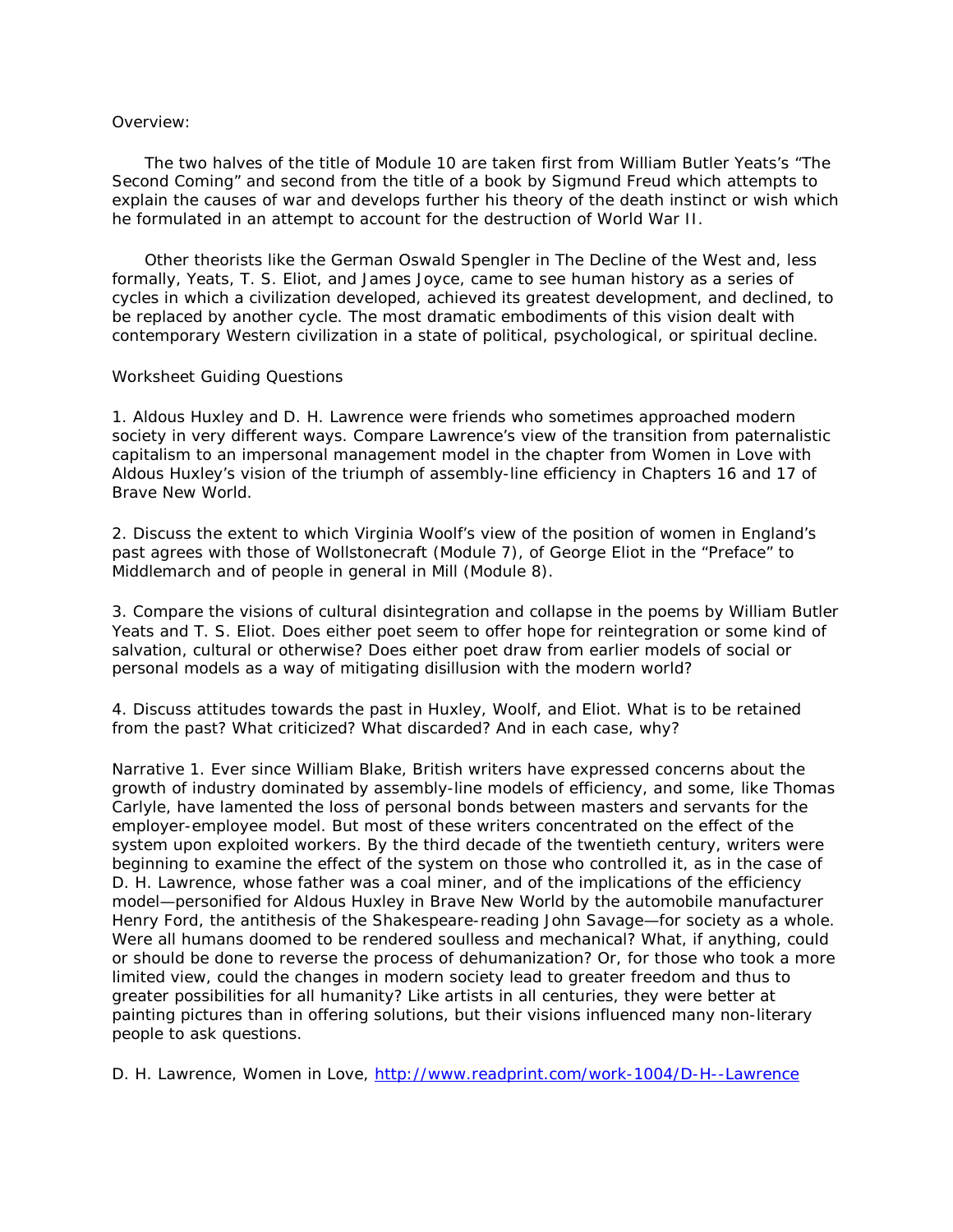Chapter XVII, "The Industrial Magnate"

Aldous Huxley, *Brave New World*, Chapters 16-17: [http://www.online](http://www.online-literature.com/aldous_huxley/brave_new_world/)[literature.com/aldous\\_huxley/brave\\_new\\_world/](http://www.online-literature.com/aldous_huxley/brave_new_world/)

Virginia Woolf, *A Room of One's Own*, Chapter 4 <http://etext.library.adelaide.edu.au/w/woolf/virginia/w91r/>

George Eliot, Preface to Middlemarch:<http://www.gutenberg.org/dirs/etext94/mdmar11.txt>

Narrative 2. Due to whatever causes—the destructive violence of World War I, decline in religious belief or in cultural coherence, psychological disintegration, or patterns deeply embedded either in the human psyche or in human society (or, of course, both)—early twentieth century British writers as well as their counterparts on the European continent questioned the ability of society to maintain itself. This narrative went well beyond the more localized questioning of means and methods more obvious in Narrative 1.

William Butler Yeats, "A Meditation in Time of War," "An Irish Airman Foresees His Death," "Meditations in Time of Civil War," "Nineteen Hundred and Nineteen," "On Being Asked for a War Poem," "The Ghost of Roger Casement," "The Nineteenth Century and After" (cf. Matthew Arnold, "Dover Beach"), "The Second Coming," "The Three Movements": plagiarist.com

T. S. Eliot, "The Waste Land," "Journey of the Magi," "The Hollow Men"

Oswald Spengler, *The Decline of the West*, sections on Civilization, Imperialism, Cities: [http://www.duke.edu/~aparks/Spengler.html](http://www.duke.edu/%7Eaparks/Spengler.html)

Sigmund Freud, passage from *Civilization and Its Discontents*: <http://www.primitivism.com/discontents.htm>

See also discussions of the death instinct in *Beyond the Pleasure Principle*

## **Module 11**

Note: Relatively few texts from this period on are available on the internet. If students are able to find inexpensive copies of books, marked \*, they should do so. Alternatively, if students have access to films based on novels of this period on videotape or DVD, they can be substituted for some of these readings.

#### **A Low Dishonest Decade**

#### Overview:

The leading writers from this period, roughly the 1930s, were born after the beginning of the twentieth century and were too young to serve in World War I but not too young to be disillusioned by the conduct of the war and the handling of peace negotiations. Most of them had excellent educations at **English Public Schools** or **Oxford and Cambridge Universities** or both and thus came from the same kind of upper-middle-class background. All were exposed to popular culture and were part of the first generation of writers to have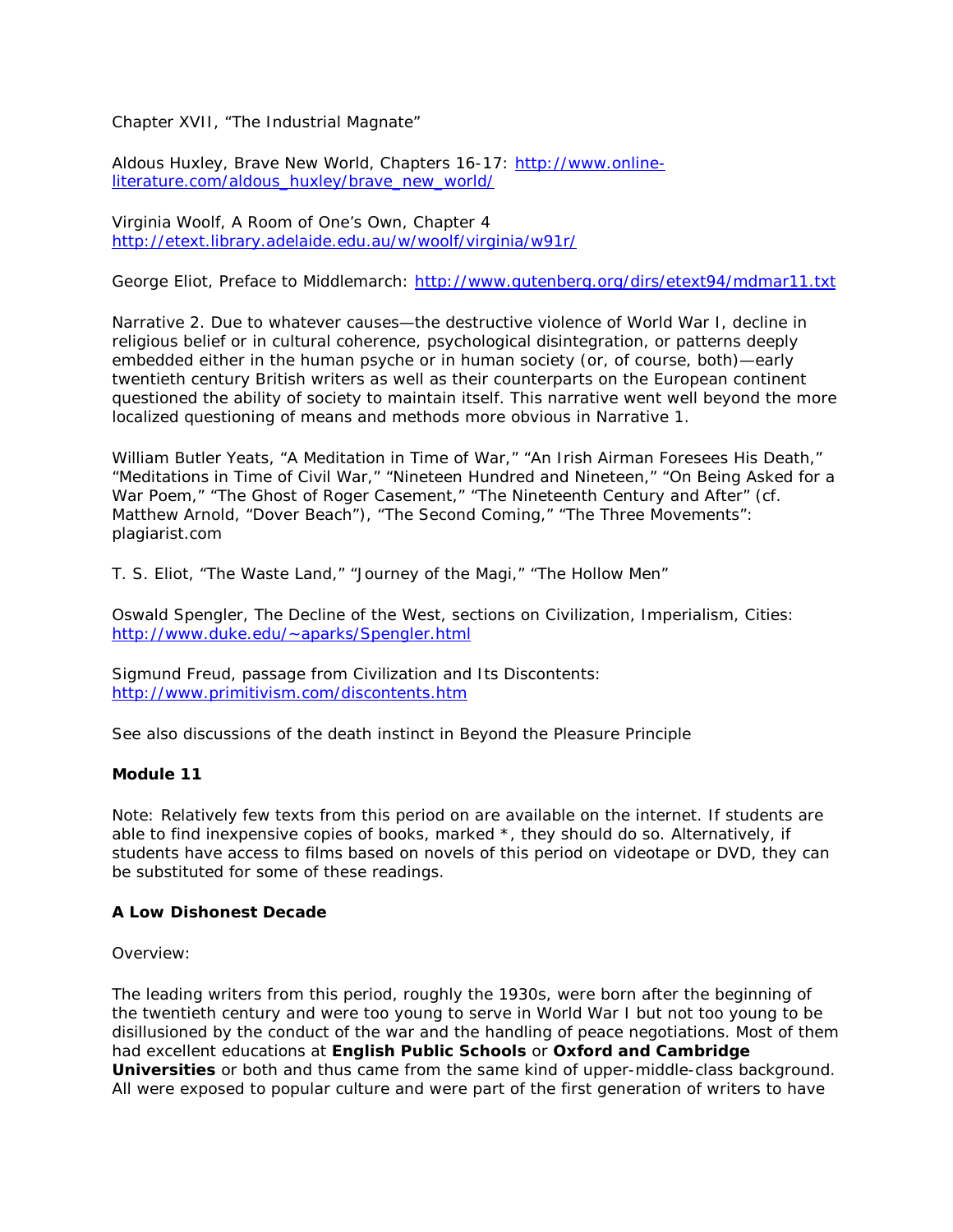grown up with motion pictures, techniques of which influenced the work even of those who did not work in film, as Auden, Isherwood, Greene, and Waugh did.

 At first, many of the writers had no interest in politics, although many would have agreed that British society was at best stagnant and at worst dying. As economic depression continued into the 1930s apparently outside the control of politicians and **Fascist** and **Nazi** threats to the peace of Europe and the world increased, some of the writers turned to Communism or at least to a **Popular Front** against right-wing totalitarian governments, especially in the **Spanish Civil War**. After the Spanish Republican forces were defeated and Hitler's expansionist policies in Central Europe posed even more serious threats to democratic regimes, however imperfectly they realized ideals, writers began to prepare for war, some, like W. H. Auden and Christopher Isherwood, by leaving Europe altogether, some by imagining what war would be like.

#### Worksheet Guiding Questions

1. Judging from the selections by Auden, Spender, and Caudwell, how accurate or just is the judgment of their work rendered in Orwell's "Inside the Whale"?

2. Compare the tone in Auden's "Letter to Lord Byron" and other poems, MacNiece's poems, and Caudwell's prose analysis of British society. Does the humor in some of these poems soften or detract from the political message? Or does its indirectness help to establish a critical detachment more effective than that of more directly political poems? If you can find a Graham Greene novel from the period, does he seem to agree with Caudwell's description of the situation in Britain even if he does not offer solutions?

3. Discuss the decline of the upper class ideal in Waugh's *Decline and Fall* (and even better in *A Handful of Dust*, if you can find it) and H. G. Wells's *Tono-Bungay* (Module 9). Which author's viewpoint is easiest to understand? To put it another way, does Waugh lament or praise the destruction of King's Thursday? Does it have for him the value that Bladesover may at one time have had in Wells's account?

4. Compare the attitude towards war and the possibility of war in Auden's "Spain 1937" and "September 1, 1939" (both, by the way, poems which he later repudiated and omitted from his collected poems) and that in Orwell's *Coming Up for Air*.

Narrative 1. Some writers found in collectivist political philosophies a way to end Britain's economic, intellectual, and moral decline. Some saw in the cause of the Spanish Republic against General Francisco Franco's Falange a chance to join a modern crusade against the forces of repression. Not all of these writers joined the Communist Party, and not all maintained their faith even until the **Molotov-Ribbentrop Pact** that disillusioned many others. But their adherence to left-wing ideas and causes established a major theme in the period. And in any case, all but the most politically committed were interested in creating works of art as well as making statements.

\*W. H. Auden and Christopher Isherwood, *The Ascent of F6.*

\*Christopher Isherwood, *Berlin Stories* (or separately as *The Last of Mr. Norris* and *Goodbye to Berlin*.

W.H. Auden, "September 1, 1939"—esmational.org has annotations.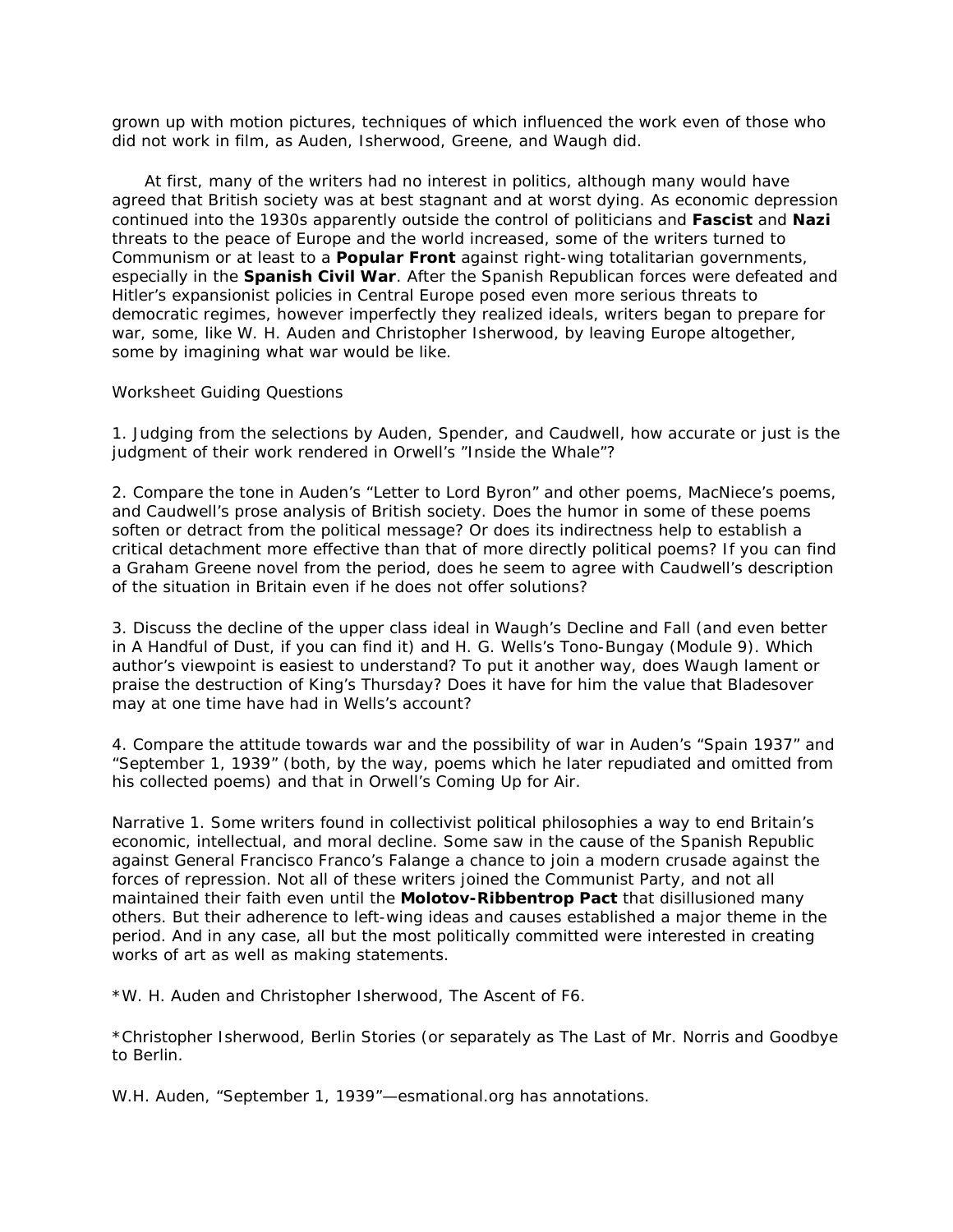Letter to Lord Byron,<http://www.emule.com/2poetry/phorum/read.php?4,155760>

[http://www.arlindo-correia.com/lord\\_byron.html](http://www.arlindo-correia.com/lord_byron.html)

(read stanzas across rather than down)

"Epitaph on a Tyrant":<http://www.audensociety.org/poems.html>

"The Unknown Citizen":<http://www.poets.org/viewmedia.php/prmMID/15549>

"In Time of War XII": [http://www.cs.rice.edu/~ssiyer/minstrels/poems/913.html](http://www.cs.rice.edu/%7Essiyer/minstrels/poems/913.html)

"Spain 1937"

<http://monkeyfist.com/pipermail/bonobos/Week-of-Mon-20010917/000330.html>

Stephen Spender, "I Think Continually of Those Who Were Truly Great," [http://www.cs.berkeley.edu/~richie/poetry/html/poem78.html](http://www.cs.berkeley.edu/%7Erichie/poetry/html/poem78.html)

Christopher Caudwell, *Studies in a Dying Culture*, Pacifism and Violence: A Study in Bourgeois Ethics

<http://mia.marxists.org/archive/caudwell/1935/pacifism-violence.htm>

or Liberty: http://mia.marxists.org/archive/caudwell/1938/liberty.htm

Louis MacNiece, poems:<http://www.artofeurope.com/macneice/index.html>

Narrative 2. Some writers were more interested in describing British decline than in prescribing solutions. Even George Orwell, who described himself as a socialist but was in many ways an old-fashioned liberal, rejected repressive authoritarian programs (as his postwar novels *Animal Farm* and *1984* showed even more clearly than his writing in the 1930s).

\*Graham Greene, *It's a Battlefield*, *Stamboul Train/Orient Express*, *The Confidential Agent* (any of these novels can be useful) [There are film versions of some of these.]

\*Evelyn Waugh, *A Handful of Dust* (also released as a film); *Scoop* (there is a very bad and unfunny television film version—avoid it); *Black Mischief*

Cyril Connolly, quotations in [http://www.quotationspage.com/quotes/Cyril\\_Connolly/](http://www.quotationspage.com/quotes/Cyril_Connolly/)

[http://www.brainyquote.com/quotes/authors/c/cyril\\_connolly.html](http://www.brainyquote.com/quotes/authors/c/cyril_connolly.html)

[http://www.brainyquote.com/quotes/authors/c/cyril\\_connolly.html](http://www.brainyquote.com/quotes/authors/c/cyril_connolly.html)

[http://thinkexist.com/quotes/cyril\\_connolly](http://thinkexist.com/quotes/cyril_connolly)

Evelyn Waugh, *Decline and Fall*, Part II, Chapter I (King's Thursday) and Part III, Chapter I (Stone Walls Do Not a Prison Make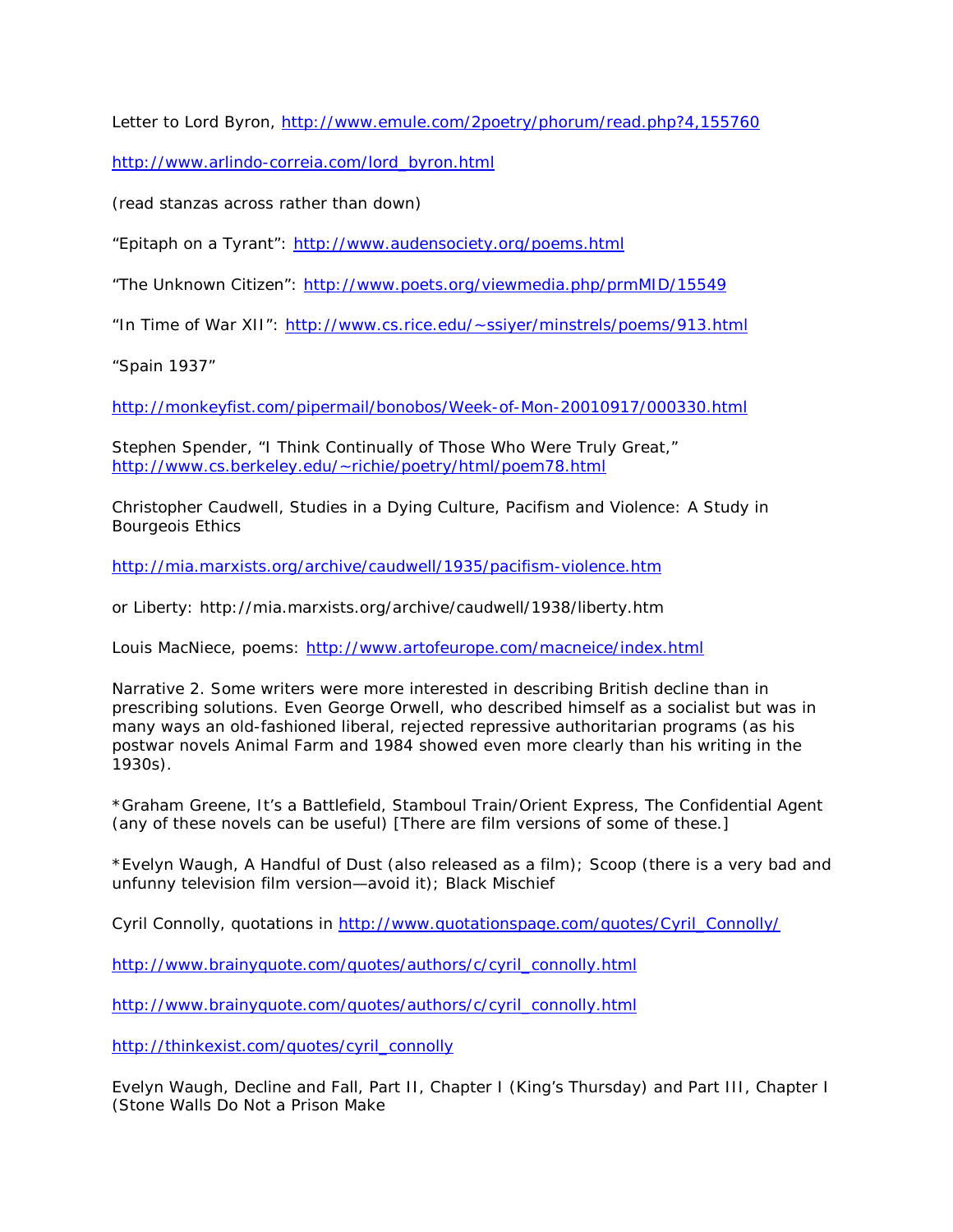[http://www.hti.umich.edu/cgi/t/text/text](http://www.hti.umich.edu/cgi/t/text/text-idx?c=genpub;cc=genpub;rgn=main;view=text;idno=AFB2616.0001.001) $idx?c = qenpub; cc = qenpub; ran = main;view = text; idno = AFB2616.0001.001$ 

George Orwell, "Inside the Whale," Part II, from "After the war" to "who are not frightened"

[http://whitewolf.newcastle.edu.au/words/authors/O/OrwellGeorge/essay/insidewhale\\_2.htm](http://whitewolf.newcastle.edu.au/words/authors/O/OrwellGeorge/essay/insidewhale_2.html) [l](http://whitewolf.newcastle.edu.au/words/authors/O/OrwellGeorge/essay/insidewhale_2.html)

*Coming Up for Air*, [http://gutenberg.net.au/ebooks02/0200031.txt,](http://gutenberg.net.au/ebooks02/0200031.txt) Search "Down below" and read to the end of the section; search "I looked forward a few years" to "There's no escaping it."

# **Module 12**

# **The Rigors of War and Privations of Peace**

## Overview:

 Almost all of the casualties in World War I were suffered by military personnel in battle, but **World War II** brought the effects of combat to civilian populations on both sides of the war. After the military debacle and partly successful evacuation of troops from **Dunquerque**, Britain faced the first threat of foreign invasion since the time of Napoleon, and the urban population dealt with heavy aerial bombardment from the German Luftwaffe in the **Battle of the Blitz** and later from unmanned V-1 and V-2 rockets. (The London described in George Orwell's dystopia *1984* is drawn from Orwell's experience in war-time London.)

 Rationing of food, clothing, and various luxuries continued well into the decade after the war ended in 1945. The British were abandoning parts of their Empire (see **Indian Independence**) and turning over peace-keeping in the Mediterranean to the United States of America (see **Greek Civil War**), and the beginning of the **Cold War** led to new anxieties.

 However, university education was becoming more widely available to a greater segment of the population, and the Labour government which came to power at the end of the war attempted to correct social and economic inequities. But more widespread education seemed to lead to disaffection even among those whom it had benefited when higher incomes and status were not forthcoming.

 British morale suffered another blow when the United States refused to support England and France during the **Suez Crisis** in 1956 and these countries were forced to withdraw their troops and concede control of the Suez Canal to Egypt. This symbolic defeat indicated that, at least in international affairs, England could no longer act independently, and in some views, this realization led, by gradual stages, to the creation of the **European Community**.

Worksheet Guiding Questions:

NOTE: In dealing with the questions below, you should consult material, both in print and film, that is not available on the internet. Each student will have access to different resources.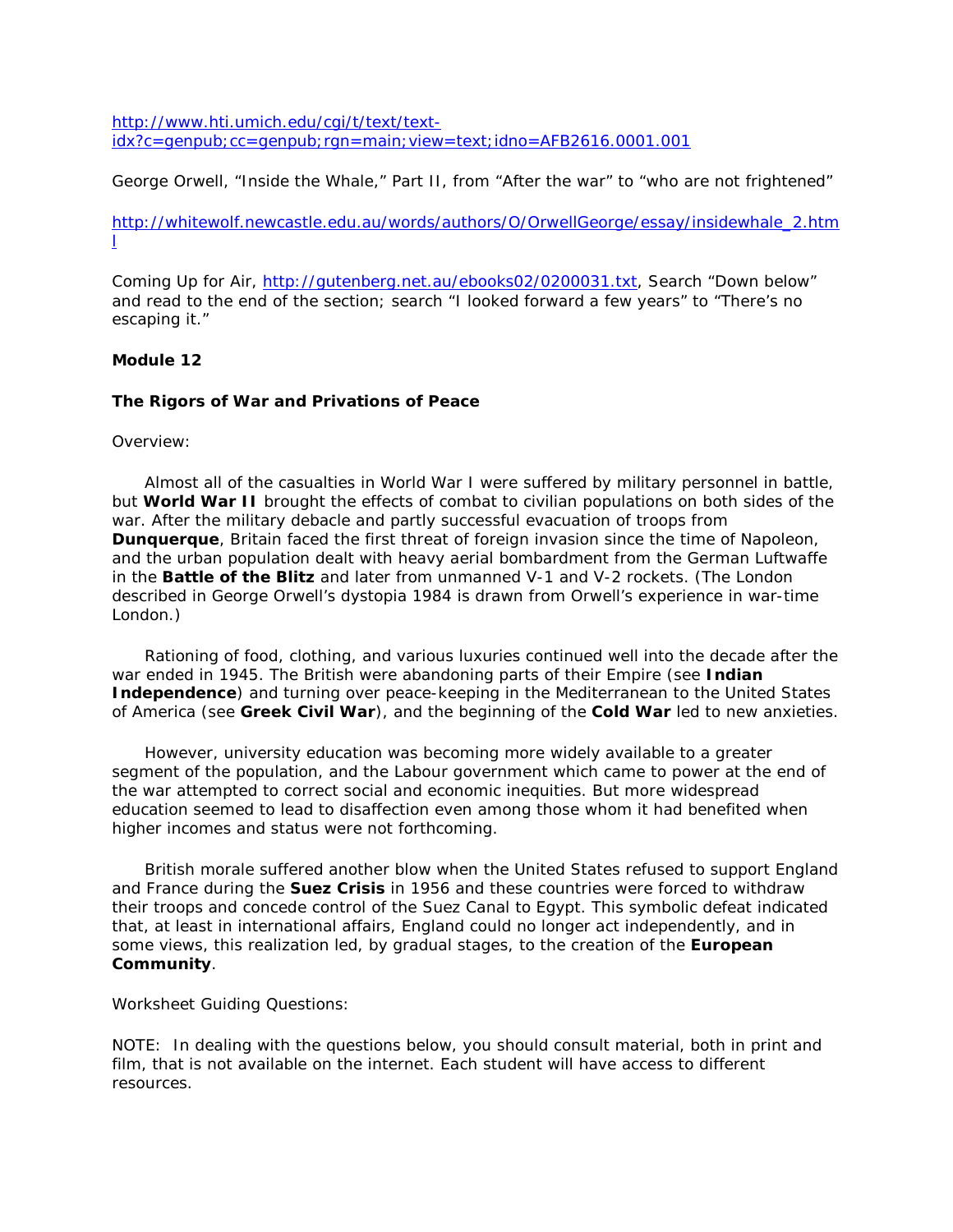1. Compare the calls to heroic response in Winston Churchill's speech and Keith Douglas's "The Aristocrats" with some of the speeches in *The Battle of Maldon* and *Beowulf*. What are some of the differences in tone? Is Churchill appealing to a warrior tradition. Are Douglas's aristocrats the equivalent of tribal Anglo-Saxon warriors or do they more resemble those of the nostalgic chivalric code set forth in Tennyson's "The Coming of Arthur" (Module 8)?

2. How do the poems of Henry Reed and Keith Douglas compare with those of the World War I poets? On what aspects of soldiering do they focus? How much emphasis do they place on actual combat? What does this indicate about the expectations with which they went into military service compared with their predecessors in 1914-18?

3. Compare the attitude towards political change in Orwell's essays and in the political theorists in modules 8 and 9. What are the menaces feared by each? What are the hopes for success of their ideas?

4. What are the major subjects in the poems by the writers listed under Narrative 2? Do they ignore broader political or religious issues, or do their works imply an awareness of those issues? Find at least one novelist or playwright to use for your discussion.

Narrative 1: England under siege reacted with a strong sense of solidarity in the face of constant bombing and the real possibility of defeat by Hitler's Germany. Successful appeals were made to patriotic sacrifice, and the members of the armed forces, particularly those in the fighter wings of the **Royal Air Force** were given heroic status. Meanwhile there was the general recognition that civilian suffering was on a par with that of the military (which did not have to suffer massive losses in trench warfare), and much significant war poetry came from civilians and, relatively speaking, less from soldiers than in World War I.

Edith Sitwell, "Still Falls the Rain"

Dylan Thomas, "A Refusal to Mourn the Death, by Fire, of a Child in London," "The Hand That Signed the Paper Felled a City"

Winston Churchill,<http://www.winstonchurchill.org/i4a/pages/index.cfm?pageid=393>

Keith Douglas, "The Aristocrats," [http://website.lineone.net/~nusquam/aristos.htm](http://website.lineone.net/%7Enusquam/aristos.htm)

"Cairo Jag," "The Knife," "How to Kill": [http://www.poemhunter.com/keith-douglas/poet-](http://www.poemhunter.com/keith-douglas/poet-8561/)[8561/](http://www.poemhunter.com/keith-douglas/poet-8561/)

\*Graham Greene, *The Third Man* (also a very fine film); \**The End of the Affair* (a not so fine film which seriously distorts the religious theme)*;*

\*Evelyn Waugh, *Put Out More Flags*

Henry Reed, "Naming of Parts," "Judging Distances," "Return of Issue," "Chard Whitlow," "Psychological Warfare," "Unarmed Combat," "Movement of Bodies,"

*<http://www.solearabiantree.net/namingofparts/home.html>*

\*Elizabeth Bowen, *The Heat of the Day* (novel and film versions)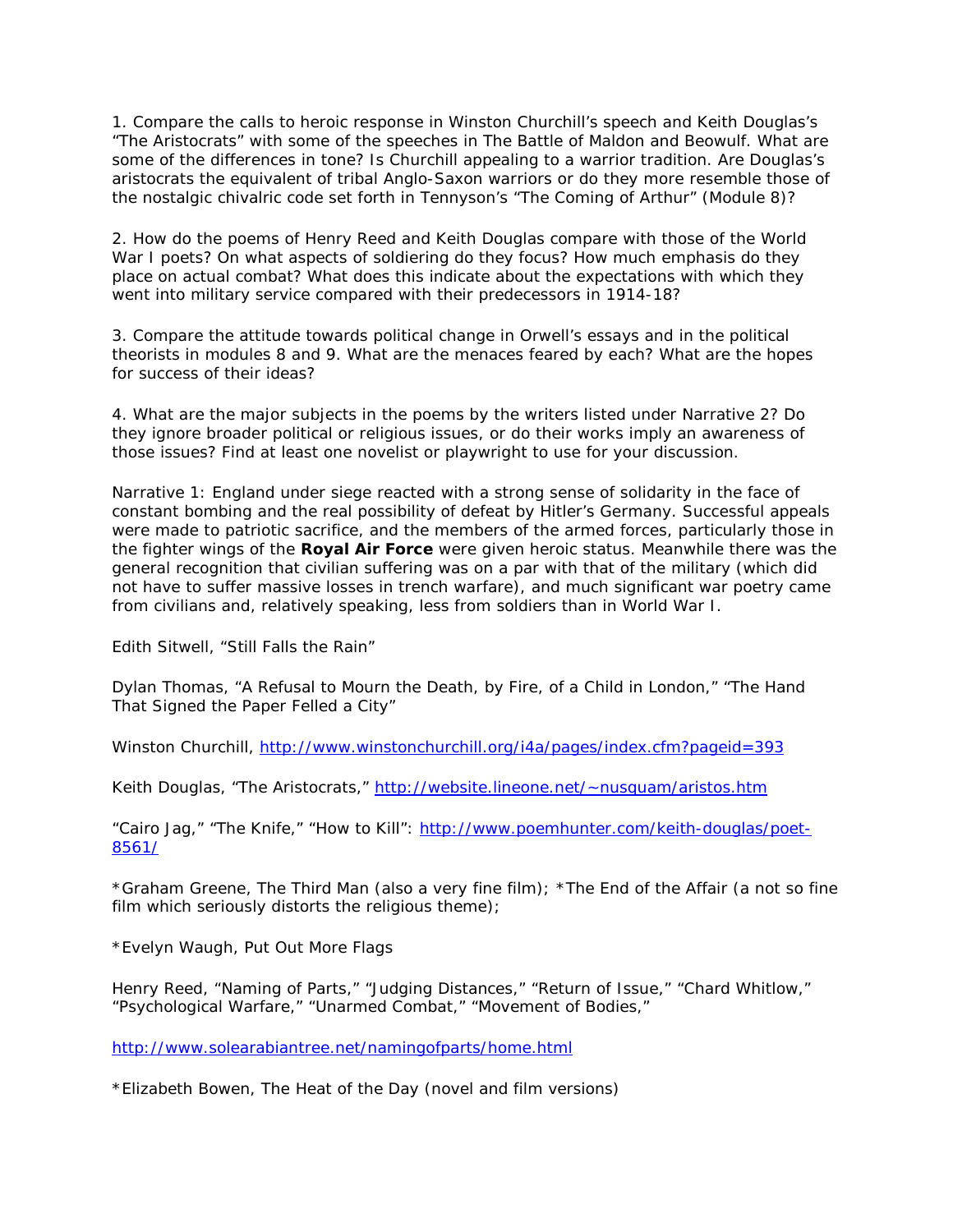"Went the Day Well?" film based on a Graham Greene story.

"The Cruel Sea" film

"Churchill's Island" film

"The Lion Has Wings" film

"The Battle of Britain" film 1943

Narrative 2: The defeat of Nazi Germany was a major factor in Russian occupation of Central and Eastern Europe and a recognition that the forces of totalitarian political and intellectual control had not been defeated, especially since many intellectuals and others continued to sympathize with Russian Communist aims. This was particularly noticeable in the fiction and essays of George Orwell and the war trilogy, *Sword of Honour*, by Evelyn Waugh, both of whom, from very different perspectives, rejected Stalinist expansionism..

 Many writers and others tended to focus on personal concerns and to avoid large pronouncements in the style of the leading poets cited in modules 7, 9, 10, and 11. Collective action was rejected or not even posited in the work of writers like Larkin, Harrison, and Osborne as well as in films like "I'm All Right Jack" and "The Man in the White Suit."

George Orwell, "Writer and Leviathan," "The Prevention of Literature"

"Notes on Nationalism" [http://www.k-](http://www.k-1.com/Orwell/index.cgi/work/essays/nationalism.htmlp)[1.com/Orwell/index.cgi/work/essays/nationalism.htmlp](http://www.k-1.com/Orwell/index.cgi/work/essays/nationalism.htmlp)

Philip Larkin, "Church Going," "MCMXIV," "This Be the Verse"

Les Murray, "Noonday Axeman" (?)

\*John Osborne, *Look Back in Anger*

\*Graham Greene, *Our Man in Havana* (novel or film)

Tony Harrison, "National Trust," "Long Distance I and II," "V": <http://www.poemhunter.com/tony-harrison/poet-11621/>

\*John Braine, *Room at the Top* (novel and film versions)

\*Kingsley Amis, *Lucky Jim*

\*Iris Murdoch, *Under the Net*

\*Anita Brookner, *Hotel du Lac*

\*Anthony Burgess, *A Clockwork Orange* (novel and film)

\*Alan Sillitoe, "The Loneliness of the Long Distance Runner"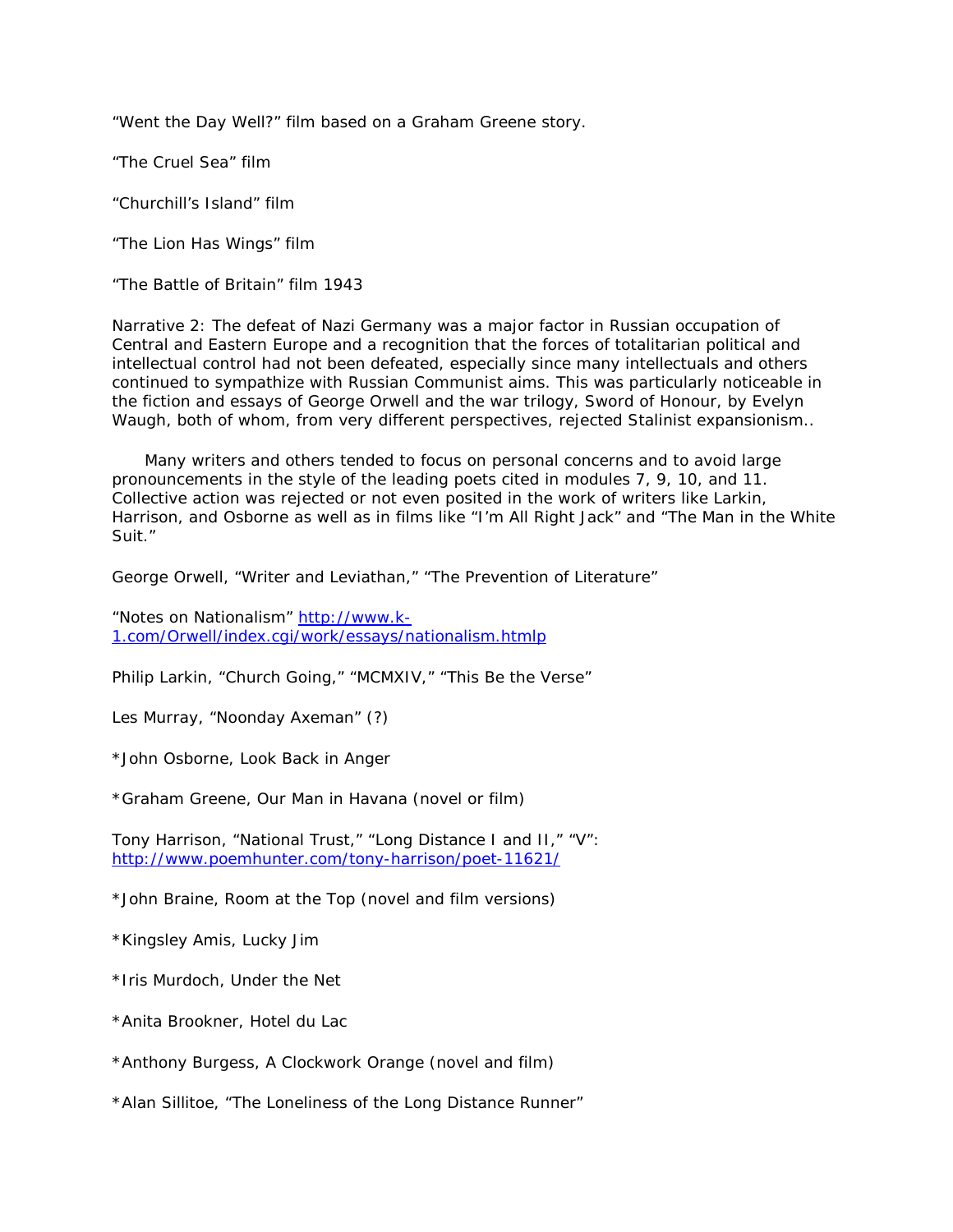Seamus Heaney, "Testimony," "From the Frontier of Writing," <http://plagiarist.com/poetry/poets/288/>

"Casualty,"<http://www.ibiblio.org/ipa/poems/heaney/casualty.php>

"I'm All Right Jack" film

"The Man in the White Suit" film

# **Module 13**

## **Multicultural Britain**

#### Overview:

 The idea of a unified British culture had always been a convenient fiction, for writers from Ireland like Jonathan Swift and George Bernard Shaw, from Scotland like Thomas Carlyle, and from Wales like Dylan Thomas as well as thousands of other people had long entered the mix that began with Britons, Saxons, Normans, and others. But although the cultures and in some cases the languages differed, all of these people had a more or less common background.

 After the formal collapse of the British Empire and the establishment of the **Commonwealth**, however, people from former dependencies began to move to England, bringing with them customs and ethnicities that mixed less readily with what had for centuries been thought of as British culture. Some of the newcomers attempted to form enclaves where they could continue to follow other own cultures. Others made often uneasy attempts to accommodate to British ways. For them and for the British who had lived in the country for generations, life and the definition of "Britishness" could never be the same.

#### Worksheet Guiding Questions:

 At this point, the British, the instructor, and the student are entering relatively unexplored territory. Fiction and poetry are rarely available on the internet because of copyright considerations. A number of films deal with the issues of immigrant conditions in England, but they may not be readily available. Some music may deal with the issues.

 Therefore, each student must develop an approach as best he or she can. Listed below are some internet sources with which students can begin, and more can be found through searching google or other internet search engines. Find at least one work of fiction (the *Granta* site is one sure resource) and one film to provided evidence for your discussion of two or three major issues concerning multi-cultural Britain.

Post-World War II British Immigration Policy:

[http://www.findarticles.com/p/articles/mi\\_m2242/is\\_n1583\\_v271/ai\\_20418026.](http://www.findarticles.com/p/articles/mi_m2242/is_n1583_v271/ai_20418026) "England, Whose England? - England's Search for a New National Identity"

**[British Immigration Policy Since 1939: The Making of Multi-Racial Britain](http://www.abebooks.com/servlet/BookDetailsPL?bi=770146853&searchurl=isbn%3D0415136954%26nsa%3D1)** (ISBN: [0415136954\)](http://www.abebooks.com/servlet/BookDetailsPL?bi=770146853&searchurl=isbn%3D0415136954%26nsa%3D1) **Spencer, Ian**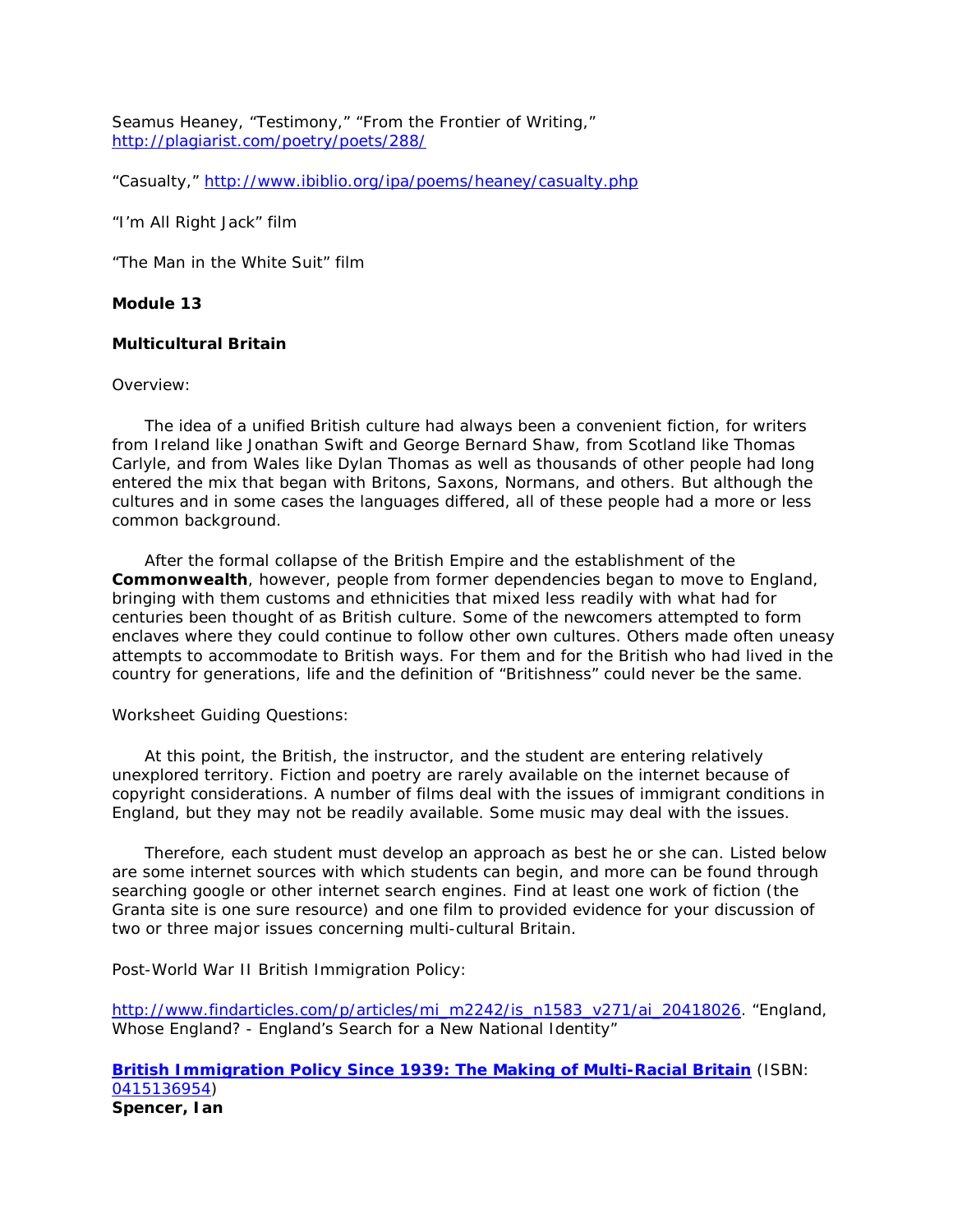[http://72.14.203.104/search?q=cache:sdOVirYo9CUJ:www.ier.org.uk/DFpaper.pdf+Post+w](http://72.14.203.104/search?q=cache:sdOVirYo9CUJ:www.ier.org.uk/DFpaper.pdf+Post+world+war+2+British+immigration+policy&hl=en&gl=us&ct=clnk&cd=55) [orld+war+2+British+immigration+policy&hl=en&gl=us&ct=clnk&cd=55](http://72.14.203.104/search?q=cache:sdOVirYo9CUJ:www.ier.org.uk/DFpaper.pdf+Post+world+war+2+British+immigration+policy&hl=en&gl=us&ct=clnk&cd=55)

[http://www.sterlingtimes.co.uk/powell\\_press.htm](http://www.sterlingtimes.co.uk/powell_press.htm) or

<http://theoccidentalquarterly.com/vol1no1/ep-rivers.html> This is Enoch Powell's famous speech about the dangers of immigration. See the recent commentary in an American conservative magazine,<http://www.newcriterion.com/archives/25/09/have-spoken/>

Immigration policy and labor issues.

<http://www.answers.com/topic/british-nationalism>

British nationalism—anti-immigrant movements

[http://www.samuelbrittan.co.uk/spee32\\_p.html](http://www.samuelbrittan.co.uk/spee32_p.html)

Argument for unlimited immigration

[http://www.vdare.com/pb/time\\_to\\_rethink.htm](http://www.vdare.com/pb/time_to_rethink.htm)

This is mostly about the USA but has valuable sidelights on Britain.

Derek Walcott, "A Far Cry from Africa,"

<http://plagiarist.com/poetry/7750/>

V.S. Naipaul, "I will not write fiction any longer," [http://www.hindustantimes.com/news/181\\_1464868,00110004.htm](http://www.hindustantimes.com/news/181_1464868,00110004.htm)

Postimperial and Postcolonial Literature in English, <http://www.postcolonialweb.org/uk/genre.html>

Granta 81: Best of Young British Novelists 2003, [http://www.granta.com/back](http://www.granta.com/back-issues/81?usca_p=t) $issues/81?usca_p=t$ . See also the links for the selections in 1983 and 1993.

[http://www.screenonline.org.uk/film/id/475617/index.html.](http://www.screenonline.org.uk/film/id/475617/index.html) Immigrant films

<http://www.commongroundnews.org/article.php?mode=8&id=1063> on immigrants in fiction.

black British fiction [http://www.cwrl.utexas.edu/~bump/E388M2/students/meraz/selvon.html](http://www.cwrl.utexas.edu/%7Ebump/E388M2/students/meraz/selvon.html)

George Lamming, The Emigrants; Abdulrazak Gurnah, By the Sea; Meera Syal, Life Isn't All Ha Ha Hee Hee; Rukshana Ahmad, The Hope Chest; James Procter, ed., Writing Black Britain, 1948-1998.

Gordon Brown on Britishness

[http://www.fabian-society.org.uk/press\\_office/news\\_latest\\_all.asp?pressid=520](http://www.fabian-society.org.uk/press_office/news_latest_all.asp?pressid=520)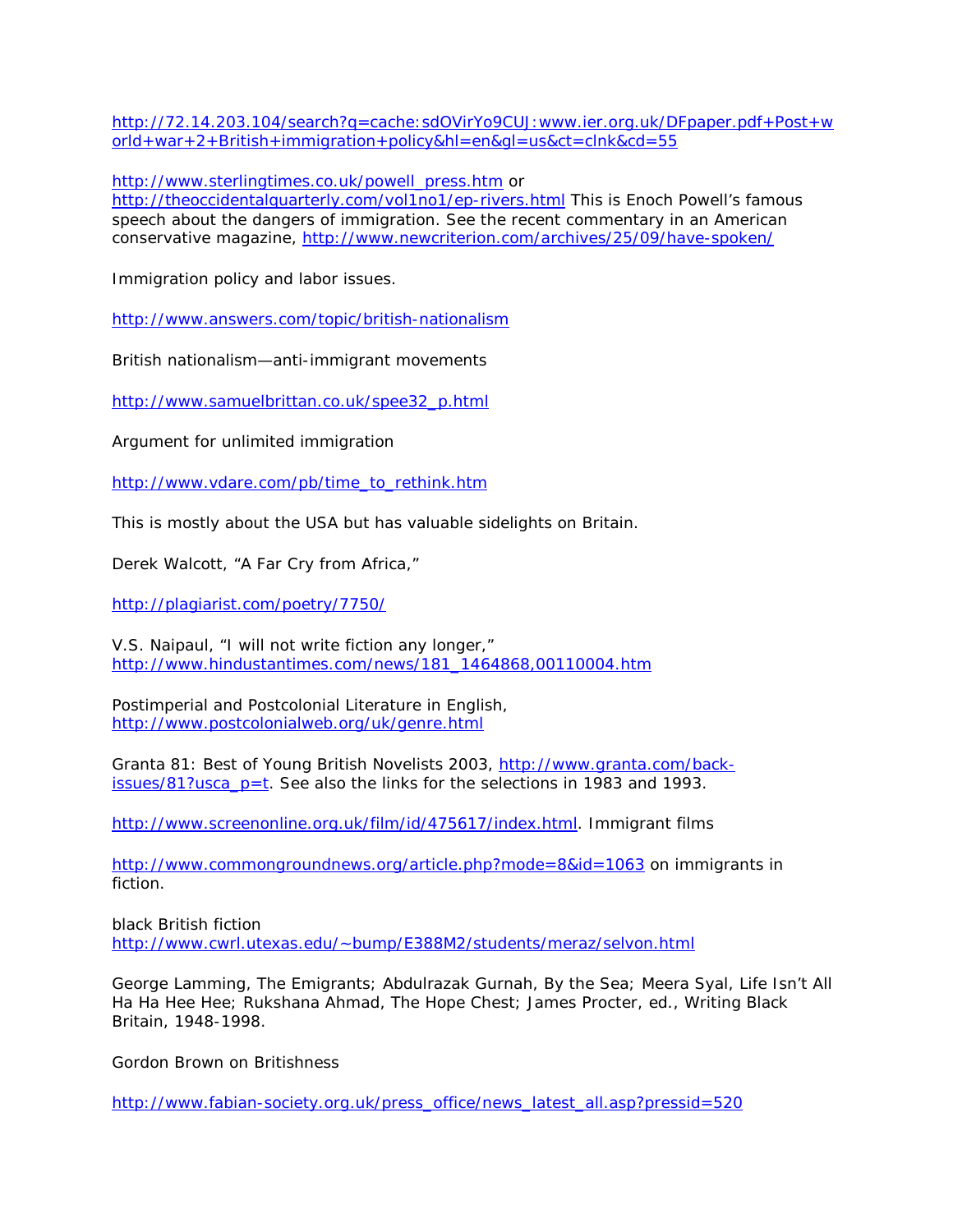Prospect Magazine: Issue 127, 2006-10-21 Myths of British ancestry EVERYTHING YOU KNOW ABOUT BRITISH AND IRISH ANCESTRY IS WRONG. OUR ANCESTORS WERE BASQUES, NOT CELTS. THE CELTS WERE NOT WIPED OUT BY THE ANGLO-SAXONS, IN FACT NEITHER HAD MUCH IMPACT ON THE GENETIC STOCK OF THESE ISLANDS Stephen Oppenheimer Stephen Oppenheimer's books "The Origins of the British: A Genetic Detective Story" and "Out of Eden: The Peopling of the World" are published by Constable & Robinson The fact that the British and the Irish both live on islands gives them a misleading sense of security about their unique historical identities. But do we really know who we are, where we come from and what defines the nature of our genetic and cultural heritage? Who are and were the Scots, the Welsh, the Irish and the English? And did the English really crush a glorious Celtic heritage? Everyone has heard of Celts, Anglo-Saxons and Vikings. And most of us are fami... ------------------------------------------------------------------------------- You can see the entire article at: [http://www.prospect](http://www.prospect-magazine.co.uk/article_details.php?id=7817)[magazine.co.uk/article\\_details.php?id=7817](http://www.prospect-magazine.co.uk/article_details.php?id=7817)

#### Black and Asian British Fiction Writers

[http://www.birmingham.gov.uk/text/GenerateContent?CONTENT\\_ITEM\\_ID=1865&CONTENT](http://www.birmingham.gov.uk/text/GenerateContent?CONTENT_ITEM_ID=1865&CONTENT_ITEM_TYPE=0&MENU_ID=10596)  $ITEM_TYPE=0$ &MENU $IDE=10596$ 

selecting best young British novelists for Granta,<http://www.granta.com/extracts/1949>

[http://www.granta.com/extracts/1949,](http://www.granta.com/extracts/1949) Best young British novelists 2003

Granta with some immigrant writers<http://www.granta.com/extracts/>

Incl. "The End of the English Novel"

[http://www.lehigh.edu/~amsp/2005/08/hanif-kureishi-and-british.html.](http://www.lehigh.edu/%7Eamsp/2005/08/hanif-kureishi-and-british.html) On British multiculturalism

Katzuo Ishiguru, *The Remains of the Day* (novel and film, both useful for retrospective view of British aristocratic life—good to compare with Wells's *Tono-Bungay* passage)

"My Son the Fanatic" film

"Bend It Like Beckham" film

- "Sammy and Rosie Get Laid" film
- "My Beautiful Laundrette" film
- "Dirty Pretty Things"

"East Is East" film

"Wondrous Oblivion" film

Hanan Al-Shaykh, *Only in London*, novel

Zadie Smith, fiction writer